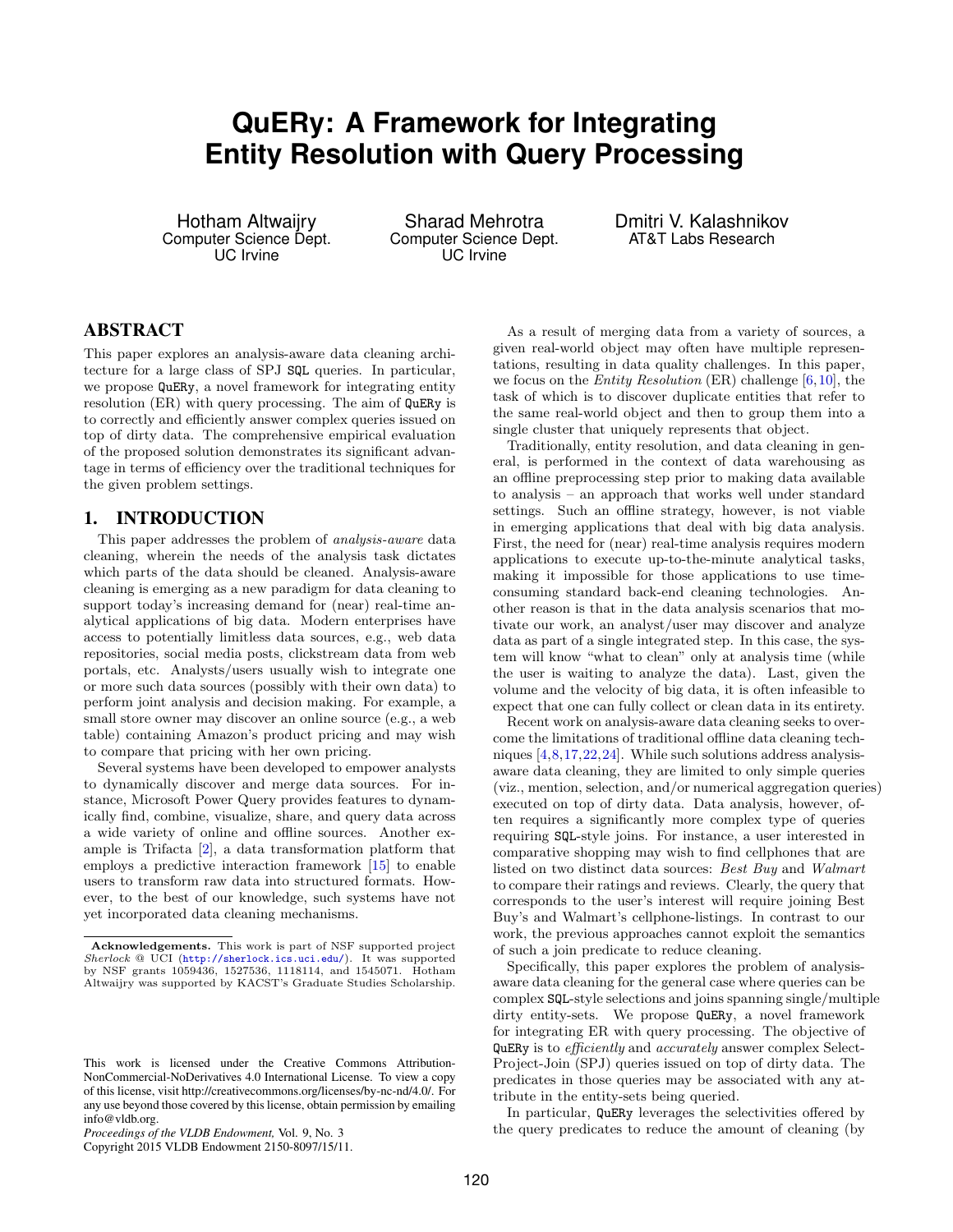<span id="page-1-1"></span>

| $ BB,$ iPhone 6, 4.7" retina, 415, 4.6, Apple, apple.com, USA         |
|-----------------------------------------------------------------------|
| BB, iPhone 5, 4" retina, 220, 3.9, Apple, apple.com, US               |
| [BB, Galaxy S5, 5.1" super, 275, 4.3, Samsung, samsung.com, S. Korea] |
| WM, Apple Inc., www.apple.com, USA, iPhone-VI, 550, 4.8               |
| WM, Samsung, www.samsung.com, South Korea, Galaxy S-V, 180, 4.5       |
| WM, Samsung, www.samsung.com, S. Korea, Galaxy S-III, 95, 3.7         |

Figure 1: A Collection of Raw Records

only deduplicating those parts of data that influence the query's answer) and thus, minimizes the total execution time of the query. We propose two variants of QuERy: lazy-QuERy and adaptive-QuERy. The former uses a lazy architecture that attempts to avoid cleaning until it is necessary for the system to proceed. The latter is an adaptive cost-based technique that tries to devise a good plan to decide when to perform cleaning. Both solutions rely on novel polymorphic operators, which are analogous to the common relational algebra operators (i.e., selections and joins) with one exception: they know how to test the query predicates on the dirty data prior to cleaning it. Specifically, these operators utilize sketches of data to perform inexact tests to decide whether parts of dirty data satisfy query predicates.

Overall, the main contributions of this paper are:

- We propose QuERy, a novel framework that integrates ER with query processing to answer complex  $SQL-style$  queries issued on top of dirty data (Sections [2](#page-1-0) and [4\)](#page-2-0).
- We introduce and formalize the notion of *polymorphic op* $erators - a$  key concept in QuERy (Section [5\)](#page-3-0).
- We develop two different solutions: lazy-QuERy and adaptive-QuERy, which reap the benefits of evaluating the query predicates to minimize the query execution time (Sections [6](#page-5-0) and [7\)](#page-7-0).
- We conduct extensive experiments to evaluate the effectiveness of both lazy-QuERy and adaptive-QuERy solutions on real and synthetic datasets (Section [8\)](#page-8-0).

### <span id="page-1-0"></span>2. PROBLEM SETUP

This paper addresses the problem of jointly cleaning and querying (potentially dirty) entity-sets in the context of generic SPJ SQL queries. To better motivate our work, before formalizing the problem and describing our solution, we first discuss a concrete example context wherein such cleaning challenges arise.

Consider an analyst wishing to explore popular electronic items produced in the "USA" that customers buy and write reviews about. The analyst identifies multiple relevant online data sources like Google Shopping, eBay, Walmart, Best Buy, Yelp, etc., which contain raw records describing (similar) entities. Suppose that the analyst chooses two such data sources: Best Buy (denoted by BB) and Walmart (denoted by WM). Figure [1](#page-1-1) shows a toy example of six raw records collected from these two sources. In general, such data sources may contain listings of several thousand entities<sup>[1](#page-1-2)</sup>. Suppose that the analyst wishes to quickly identify cellphones that are listed on both data sources with at least 300 reviews, and that have been manufactured in the "USA".

In order to execute her analysis task, the analyst needs to utilize semi-automated tools (e.g., Data Wrangler [\[18\]](#page-11-9) – an interactive tool that allows users to restructure input datasets prior to analysis) to convert the raw data into a form that is more convenient for data consumption.

In Figures [2](#page-1-3) and [3,](#page-1-4) we present a transformed dataset instance that results from the raw records in Figure [1](#page-1-1) by collating entities of the same type into a single entity-set

<span id="page-1-4"></span><span id="page-1-3"></span>

|       | block source c_id                                  |                   | c_name         |              |                | m_id c_reviews c_ratings |                             |
|-------|----------------------------------------------------|-------------------|----------------|--------------|----------------|--------------------------|-----------------------------|
|       |                                                    | $\overline{BB}$   | c <sub>1</sub> | iPhone 6     | m <sub>1</sub> | 415                      | 4.6                         |
|       | $C_1$                                              | ВB                | $c_2$          | iPhone 5     | m <sub>2</sub> | 220                      | 3.9                         |
|       |                                                    | WМ                | c <sub>4</sub> | iPhone-VI    | m <sub>4</sub> | 550                      | 4.8                         |
|       |                                                    | BB.               | $c_3$          | Galaxy S5    | m <sub>3</sub> | 275                      | 4.3                         |
|       | C <sub>2</sub>                                     | WM                | $c_{5}$        | Galaxy S-V   | m <sub>5</sub> | 180                      | 4.5                         |
|       |                                                    | WМ                | c <sub>6</sub> | Galaxy S-III | m <sub>6</sub> | 95                       | 3.7                         |
|       | Figure 2: Cellphones Entity-set $(C)$              |                   |                |              |                |                          |                             |
|       |                                                    | block source m_id |                | m_name       |                | m_url                    | m_country                   |
|       |                                                    | ΒB                | m <sub>1</sub> | Apple        |                | apple.com                | USA                         |
| $M_1$ |                                                    | ВB                | m <sub>2</sub> | Apple        |                | apple.com                | US                          |
|       | WM                                                 |                   | m <sub>4</sub> | Apple Inc.   |                | www.apple.com            | <b>USA</b>                  |
|       |                                                    | $\overline{BB}$   | m <sub>3</sub> | Samsung      |                | samsung.com              | S. Korea                    |
|       | $M_2$                                              | WM                | m <sub>5</sub> | Samsung      |                |                          | www.samsung.com South Korea |
|       | WM<br>Samsung<br>www.samsung.com<br>m <sub>6</sub> |                   |                | S. Korea     |                |                          |                             |
|       |                                                    |                   |                |              |                |                          |                             |

(see Section [3.1\)](#page-1-5). In this transformed representation, cellphone entities are stored in Cellphones entity-set (denoted by  $C$ ), and manufacturer entities are stored in *Manufac*turers entity-set (denoted by  $M$ )<sup>[2](#page-1-6)</sup>. Note that there exists only one manufacturer per cellphone and therefore, we can augment each cellphone entity with its corresponding  $m_id$ , c\_reviews, and c\_ratings values.

In such a transformed representation, since entities of the same type are collated into a single entity-set, standard ER algorithms like Swoosh [\[6\]](#page-11-2), Sorted Neighbor (SN) [\[16\]](#page-11-10), etc. can be used to cluster entities that co-refer into a single canonical representation<sup>[3](#page-1-7)</sup>. For instance, entities  $\{c_1, c_4\}$  and  ${c_3, c_5}$  which refer to the same real-world object will be resolved and replaced by a common representation. Likewise, entities  $\{m_1, m_2, m_4\}$  and  $\{m_3, m_5, m_6\}$  are duplicates and will be replaced by their canonical representations. After this step, the data is ready for consumption and the analyst can pose her analysis task in the form of SQL-like queries.

Note that in the above approach data is cleaned fully prior to executing the query. However, the bulk of this cleaning, as we will see later, might be completely unnecessary since only a small portion of the data might influence the results of the user's analysis.

Based on this intuition, we propose QuERy, a framework that integrates ER with query processing into a single joint execution. In QuERy, after the analyst has restructured her data, she can postulate her queries over these entity-sets prior to cleaning them. Instead of cleaning the data fully beforehand and then executing the query, the QuERy framework exploits the query semantics to reduce the cleaning overhead by deduplicating only those parts of data that influence the query's answer. QuERy is agnostic to the specific technique of ER and thus, any ER algorithm (e.g., [\[6,](#page-11-2) [16\]](#page-11-10)) can be used to clean the necessary data parts.

### <span id="page-1-8"></span>3. ER PRELIMINARIES

In this section, we first present common ER notation, and then discuss the standard phases of ER.

### <span id="page-1-5"></span>3.1 Entity-sets

Let  $D$  be a dataset instance that holds a number of entitysets,  $\mathcal{D} = \{R, S, T, \dots\}$ . Each entity-set R contains a set of entities of the same type,  $R = \{r_1, \ldots, r_{|R|}\}\$  where  $r_i$  represents the  $i^{th}$  entity in R and |R| is its cardinality (s.t.  $1 \leq i \leq |R|$ ). Entity-set R is considered dirty if at least

<span id="page-1-2"></span> $1<sup>1</sup>$  $1<sup>1</sup>$  Entities from the same source in Figure 1 are not duplicates. Our approach, however, does not make any assumption regarding the input data. Thus, entities from one source may or may not be duplicates.

<span id="page-1-6"></span> $2$ The first column in Figures 2 and [3](#page-1-4) refers to the "block-id" that results from partitioning the entities into blocks, see Section [3.2.](#page-2-1)

<span id="page-1-7"></span> $3$ Such ER algorithms typically assume that each entity-set contains a set of entities of the same type.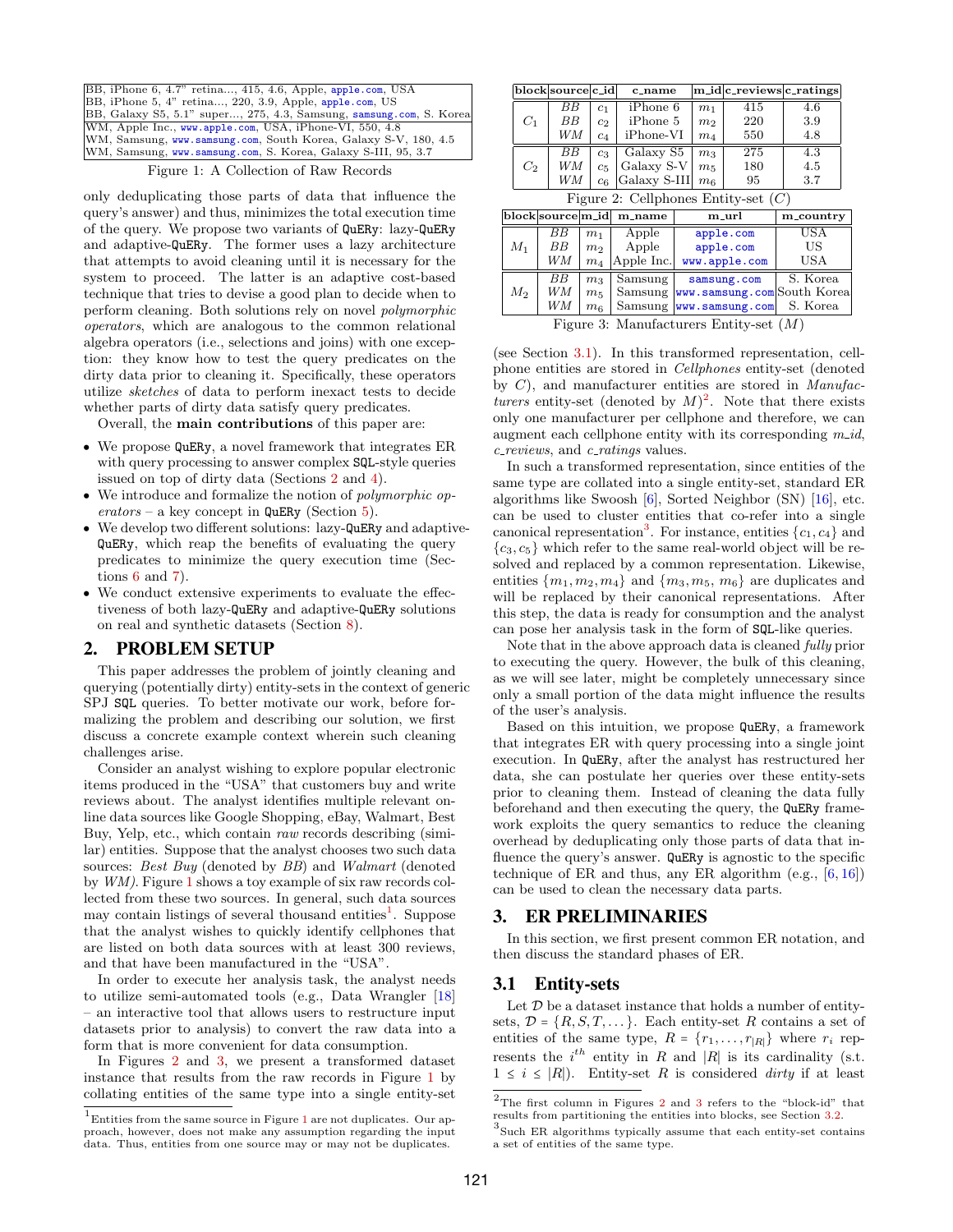<span id="page-2-2"></span>

| object                    | source                               | c_id           | c_name                                              | m_id           |     | $c$ -reviews $c$ -ratings |  |
|---------------------------|--------------------------------------|----------------|-----------------------------------------------------|----------------|-----|---------------------------|--|
| $o^C$                     |                                      |                | $\overline{\{BB,WM\}\{c_1,c_4\}}$ {iPhone 6,        | $\{m_1, m_4\}$ | 415 | 4.8                       |  |
|                           |                                      |                | iPhone-VI}                                          |                |     |                           |  |
| $o_{\alpha}^{\mathsf{C}}$ | ВB                                   | c <sub>2</sub> | iPhone 5                                            | m <sub>2</sub> | 220 | 3.9                       |  |
| $\overline{o_3^C}$        |                                      |                | ${BB, WM}$ { $c_3, c_5$ }{Galaxy S5, { $m_3, m_5$ } |                | 180 | 4.5                       |  |
|                           |                                      |                | Galaxy S-V}                                         |                |     |                           |  |
| $o^{\mathcal{C}}$         | WМ                                   | c <sub>6</sub> | Galaxy S-III                                        | m <sub>6</sub> | 95  | 3.7                       |  |
|                           | Figure 4: Object-set $\mathcal{O}^C$ |                |                                                     |                |     |                           |  |
| object                    | source                               | m_id           | m_name                                              | m_url          |     | m_country                 |  |
| $o_1^M$                   |                                      | $\sim$ $\sim$  | $\sqrt{AB,WM\}$ $\sqrt{m_1}, m_2$ , Apple Inc.      | www.apple.com  |     | USA                       |  |

<span id="page-2-3"></span>

|              | $m_A$          |                                      |                                                                          |  |
|--------------|----------------|--------------------------------------|--------------------------------------------------------------------------|--|
| $o^M_\alpha$ |                |                                      | $\sqrt{\{BB, WM\} \{m_3, m_5, \} \}$ Samsung www.samsung.com South Korea |  |
|              | m <sub>6</sub> |                                      |                                                                          |  |
|              |                | Figure 5: Object-set $\mathcal{O}^M$ |                                                                          |  |

Figure 5: Object-set O

two entities  $r_i, r_j \in R$  represent the same real-world object, and hence  $r_i$  and  $r_j$  are duplicates. The attributes in R are denoted as  $A^R = \{R.a_1, \ldots, Ra_{|A^R|}\},$  where  $|A^R|$ is the arity of R. Thus, the  $k^{th}$  entity in R is defined as  $r_k = \{\nu_{k1}, \ldots, \nu_{k|A^R|}\},$  where  $\nu_{ki}$  is the value of the  $i^{th}$  attribute in entity  $r_k$  (s.t.  $1 \leq k \leq |R|$  and  $1 \leq i \leq |A^R|$ ).

For instance, entity-set  $C$ , shown in Figure [2,](#page-1-3) is dirty since it contains two duplicate pairs  $\{c_1, c_4\}$  and  $\{c_3, c_5\}$ . Likewise, entity-set  $M$ , presented in Figure [3,](#page-1-4) is dirty since manufacturers  $\{m_1, m_2, m_4\}$  and  $\{m_3, m_5, m_6\}$  are duplicates and refer to the same real-world objects.

### <span id="page-2-1"></span>3.2 Standard ER Phases

A typical ER cycle consists of two phases: a blocking phase and a deduplication phase.

### *3.2.1 Blocking Phase*

Blocking is the main technique used to improve the efficiency of ER approaches. It divides entities of the same entity-set into (possibly overlapping) smaller blocks. Blocking methods use blocking functions, which are applied on one (or more) attribute(s) called *blocking key(s)*, to partition the entities such that (i) if two entities might co-refer, they will be placed together into at least one block and (ii) if two entities are not placed together into at least one block, they are highly unlikely to co-refer. In our approach, we divide each entity-set  $R \in \mathcal{D}$  into a set of blocks  $\mathcal{B}^R = \{R_1, \ldots, R_{|\mathcal{B}^R|}\}\$ using one or more blocking functions.

For example, in Figure [2,](#page-1-3) we used a blocking function to partition the cellphones entity-set into blocks based on the first two letters of their names. The first column of the table in Figure [2](#page-1-3) represents the "block-id" in which the entities reside. Entity-set C has two blocks  $C_1$  and  $C_2$ .

#### *3.2.2 Deduplication Phase*

The goal of the (potentially expensive) deduplication phase is to detect, cluster, and then merge duplicate entities. It consists of three sub-phases: similarity computation, clustering, and merging, which can be intermixed.

Similarity Computation phase determines for each pair of entities within the same block whether they co-refer or not. This phase is often computationally expensive as it might require comparing every pair of entities in the same block using a compute-intensive application-specific *resolve* (match) function. In general, various ER algorithms use different techniques to perform this step. In our approach, any ER algorithm (e.g., Swoosh [\[6\]](#page-11-2), Sorted Neighbor (SN) [\[16\]](#page-11-10)) can be used to execute this step.

Clustering phase aims to accurately group duplicate entities in entity-set  $R$  into a set of non-overlapping clusters  $C^{R} = \{C^{R}_{1}, \ldots, C^{R}_{|\mathcal{C}^{R}|}\}.$ 

Merging phase combines entities of each individual cluster into a single object that will represent the cluster to the end-user or application in the final result. Let  $\mathcal{O}^R$  =  $\{o_1^R, \ldots, o_{|\mathcal{O}^R|}^R\}$  be the object-set that results from merging clustering  $C^R = \{C_1^R, \ldots, C_{|\mathcal{C}^R|}^R\}$  such that each object  $o_i^R \in \mathcal{O}^R$  represents the merging of cluster  $C_i^R \in \mathcal{C}^R$ .

A *merge* function  $\mathbb{A}^R(C_m^{\overline{R}})$  will consolidate the elements cluster  $C^R$  to produce a new object  $\alpha^R$ . To merge two in cluster  $C_m^R$  to produce a new object  $o_m^R$ . To merge two duplicate entities  $r_i, r_j \in C_m^R$ , a *combine* function is used for each attribute in  $A^R$ . A combine function  $\oplus_{R,a_\ell}$  takes two values of attribute  $R.a_\ell \in A^R$  and outputs a single value. Such a combine function performs different operations based on the type of attribute  $R.a_{\ell}$ .

Note that the selection of these combine functions is domaindependent and hence, should be done wisely by the analyst/user. If  $R.a_\ell$  is a numeric attribute,  $\oplus_{R.a_\ell}$  could be:

- ADD semantics:  $\nu_{i\ell} \oplus \nu_{j\ell} = \nu_{i\ell} + \nu_{j\ell},$
- AVG semantics:  $\nu_{i\ell} \oplus \nu_{j\ell} = \text{avg}(\nu_{i\ell}, \nu_{j\ell}),$
- MAX semantics:  $\nu_{i\ell} \oplus \nu_{j\ell} = \max(\nu_{i\ell}, \nu_{j\ell}),$
- MIN semantics:  $\nu_{i\ell} \oplus \nu_{j\ell} = \min(\nu_{i\ell}, \nu_{j\ell}).$

In general, the ADD and AVG semantics could be used when the objects are obtained from the same data source, yet their entities are split in parts. The MAX and MIN semantics could be used when objects are retrieved from different data sources, e.g., c\_reviews and c\_ratings in entity-set  $C$ .

If  $R.a_\ell$  is a categorical attribute,  $\oplus_{R.a_\ell}$  could be:

- UNION semantics:  $\nu_{i\ell} \oplus \nu_{j\ell} = \nu_{i\ell} \cup \nu_{j\ell},$
- EXEMPLAR semantics:  $\nu_{i\ell} \oplus \nu_{j\ell}$  chooses either  $\nu_{i\ell}$  or  $\nu_{j\ell}$ according to some policy.

The UNION semantics are utilized when the system needs to retain all possible values of some attribute, e.g., c\_name in entity-set  $C$ . In contrast, the EXEMPLAR semantics are used when one value holds richer information than the other one, e.g., in the  $m$ -name attribute, the value "Apple Inc." dominates "Apple".

If  $R.a_\ell$  is an identifier (e.g.,  $c$ -id) or a reference attribute (e.g.,  $m\_id$  in entity-set C),  $\oplus_{R.a_\ell}$  could be:

• UNION semantics:  $\nu_{i\ell} \oplus \nu_{j\ell} = \nu_{i\ell} \cup \nu_{j\ell}$ .

Note that the aforementioned combine functions have the commutativity and associativity properties defined as:

- 1. Commutativity:  $\nu_{i\ell} \oplus \nu_{i\ell} = \nu_{i\ell} \oplus \nu_{i\ell},$
- 2. Associativity:  $(\nu_{i\ell} \oplus \nu_{j\ell}) \oplus \nu_{k\ell} = \nu_{i\ell} \oplus (\nu_{j\ell} \oplus \nu_{k\ell}).$

Since these properties hold, the representation of the merged object (e.g., object  $o_m^R$ ) will always be the same regardless of the merge order within  $C_m^R$ .

Figures [4](#page-2-2) and [5](#page-2-3) show the object-sets  $\mathcal{O}^C = \{o_1^C, o_2^C, o_3^C, o_4^C\}$ and  $\mathcal{O}^M = \{o_1^M, o_2^M\}$ , which resulted from deduplicating entity-sets  $C$  and  $M$  using a traditional cleaning algorithm, e.g., [\[6,](#page-11-2) [16\]](#page-11-10). In Figures [4](#page-2-2) and [5,](#page-2-3) we assume that the analyst picked (i) the MIN semantics to combine attribute c\_reviews, (ii) the MAX semantics to combine attribute c\_ratings, (iii) the EXEMPLAR semantics to combine attributes:  $m$ -name,  $m$ -url, and  $m\_country$ , and (iv) the UNION semantics otherwise.

### <span id="page-2-0"></span>4. ER AND QUERY PROCESSING

In this section, we first introduce the concepts of queries and query trees in Section [4.1.](#page-2-4) Section [4.2](#page-3-1) shows how to evaluate predicates applied to multi-valued attributes. In Section [4.3,](#page-3-2) we present a standard solution to answer queries on top of dirty data. Finally, we formally define our problem in Section [4.4.](#page-3-3)

### <span id="page-2-4"></span>4.1 Queries and Query Trees

We will consider  $flat$  SQL queries with AND as the only boolean connective in their qualification, similar to the following syntax: (SELECT *target-list* FROM  $D$  WHERE  $\Phi$ ),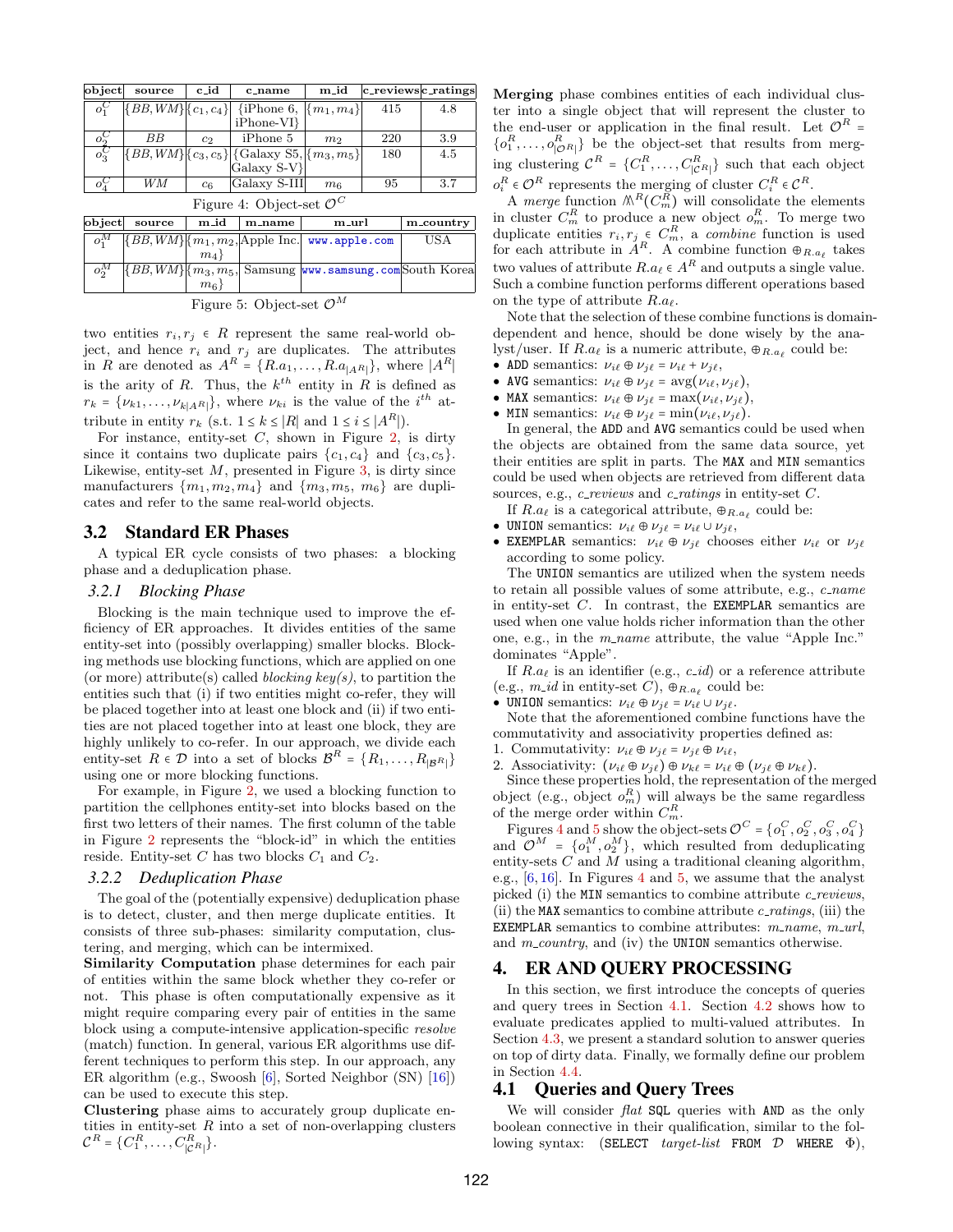<span id="page-3-6"></span>

| SELECT |                                                        |                 |
|--------|--------------------------------------------------------|-----------------|
| FROM   | C AS $C_x$ , C AS $C_y$ , M                            |                 |
| WHERE  | $C_x.m\_id = M.m\_id$                                  | $11\ \varphi_0$ |
| AND    | $C_x.c$ -name = $C_y.c$ -name                          | $1/\varphi_1$   |
| AND    | $M.m\_countru = "USA"$                                 | $1/\varphi_2$   |
| AND    | $C_x.c\_source$ = "BB" AND $C_x.c\_review \ge 300$     | $1/\varphi_3$   |
| AND    | $C_y$ .c_source = "WM" AND $C_y$ .c_reviews $\geq 300$ | $1/\varphi_4$   |
|        | Figure 6: Query 1                                      |                 |

where  $\Phi$  denotes (i) the *equi-join*<sup>[4](#page-3-4)</sup> predicate(s) connecting entity-sets in  $\mathcal D$  and (ii) the optional selection predicates<sup>[5](#page-3-5)</sup> applied to attributes in entity-sets in D.

A flat SQL query is often represented by a SPJ query tree. The leaves of such a tree are relations while the non-leaf nodes are relational algebra operators, e.g., selections  $(\sigma)$ , projections  $(\pi)$ , joins  $(\infty)$ , renames  $(\rho)$ , etc. Each intermediate node encapsulates a single task that is required to execute the query. The edges of such a query tree represent data flow from the bottom to the top.

#### <span id="page-3-1"></span>4.2 Evaluating Set Values

As presented in Section [3,](#page-1-8) if the UNION semantics are used to merge a non numeric attribute (viz., a categorical, an identifier, or a reference attribute), then the value of this attribute will be multi-valued in the form of a set, e.g., attributes source,  $c\_id$ ,  $c\_name$ , and  $m\_id$  in Figure [4.](#page-2-2) To evaluate predicate  $\varphi_k \in \Phi$  defined on one of these attributes, we must overload its (=) operator as discussed next.

Let  $op_i$  and  $op_j$  be the two operands in predicate  $\varphi_k$ :  $op_i = op_j$ . The following four different cases exist since  $\varphi_k$ has two operands:

- 1. If both operands  $op_i$  and  $op_j$  are single-valued, then  $\varphi_k$ is true if  $op_i = op_i$ .
- 2. If operand  $op_i$  is a single value but operand  $op_i$  is a set, then  $\varphi_k$  is true if  $op_i \in op_i$ .
- 3. If operand  $op_i$  is a set but operand  $op_i$  is a single value, then  $\varphi_k$  is true if  $op_j \in op_i$ .
- 4. If both operands  $op_i$  and  $op_j$  are sets, then  $\varphi_k$  is true if  $op_i \cap op_j \neq \{\}.$

### <span id="page-3-2"></span>4.3 Standard Solution

Let us use an illustrative example to present the standard solution of answering queries on top of dirty data. Suppose that a user interested in comparative shopping wishes to find popular cellphones that have been manufactured in the "USA" and are listed on two distinct data sources: Best Buy and Walmart with at least 300 reviews at each source. Query 1, shown in Figure [6,](#page-3-6) represents the user's interest.

The execution plan for Query 1, which is selected by some query optimizer, is shown in Figure [7.](#page-4-0) This plan is assumed to contain the best operators placement and join ordering. The result of executing this plan on the dirty entity-sets shown in Figures [2](#page-1-3) and [3](#page-1-4) prior to cleaning them is the empty set {}. However, this is incorrect since the first clean object {iPhone 6, iPhone-VI} is listed on both sources, it has more than 300 reviews at each source, and it has been manufactured in the "USA". Thus, it should be returned as the answer to Query 1.

The standard way to answer Query 1 is to first apply the blocking phase on the dirty entity-sets  $C$  and  $M$ , then to fully deduplicate  $C$  and  $M$  to create object-sets  $\mathcal{O}^C$  and  $\mathcal{O}^M$ (i.e., to obtain the tables in Figures [4](#page-2-2) and [5\)](#page-2-3), and finally, to

compute the query over these object-sets. This corresponds to inserting the cleaning operator (denoted by  $\delta$ ) directly above the tree leaves (viz., entity-sets) as shown in Figure [8.](#page-4-0)

However, such an approach could be very expensive as it might clean unnecessary blocks. For instance, we note that no cellphones from  $C_2$  could satisfy Query 1. This is because if we enumerate all potential objects inside  $C_2$  (viz.,  ${c_3}, {c_5}, {c_6}, {c_6}, {c_3, c_5}, {c_3, c_6}, {c_5, c_6}, \text{and } {c_3, c_5, c_6}$ none of them will satisfy Query 1 as the maximum number of reviews of all potential objects inside  $C_2$  is 275, which does not satisfy the reviews criteria, i.e.,  $\geq 300$ . Thus, all cellphones in  $C_2$  will not be present in the query answer. As a result, deduplicating  $C_2$  can be eliminated. By using a similar kind of reasoning, we can note that deduplicating  $M_2$ is also unnecessary. Based on this intuition, we will build a principled solution for integrating ER with query processing in Sections [6](#page-5-0) and [7](#page-7-0) which demonstrates outstanding results, as shown in Section [8.](#page-8-0)

### <span id="page-3-3"></span>4.4 Problem Definition

Given a query  $Q$ , let  $\mathcal{O}^f$  denote the set of objects that satisfy  $Q$  when all entity-sets in  $D$  are cleaned first. Also, let  $\mathcal{O}^q$  be the set of objects returned by QuERy as the answer to Q. Then, we can formally define our problem as an optimization problem as follows:

Minimize: Execution time of Q

Subject to:

1. ∀o ∈  $\mathcal{O}^q$ , o satisfies  $Q$ ; // Query satisfaction

#### 2.  $\mathcal{O}^q \equiv \mathcal{O}^f$ ; // Answer correctness

### <span id="page-3-0"></span>5. POLYMORPHIC QUERY TREES

In this section we formalize the notion of polymorphic operators, which is a key concept in QuERy.

### 5.1 Polymorphic Operators

In order to correctly answer a query while performing only a minimal amount of cleaning, we introduce the concept of polymorphic operators. Such polymorphic operators are analogous to the common relational algebra operators (i.e., selections and joins) with one exception: they know how to test the query predicates on the dirty data prior to cleaning it. These operators are called polymorphic since they accept as input not only clean data (objects) as regular operators, but also dirty data (blocks).

Let us define these novel operators formally. Let  $R$  and  $S$ be two entity-sets in  $D$  that are split into two sets of blocks  $\mathcal{B}^R = \{R_1, \ldots, R_{|\mathcal{B}^R|}\}\$ and  $\mathcal{B}^S = \{S_1, \ldots, S_{|\mathcal{B}^S|}\}\$ . Also, let  $\mathcal{O}^R = \{o_1^R, \ldots, o_{|\mathcal{O}^R|}^R\}$  and  $\mathcal{O}^S = \{o_1^S, \ldots, o_{|\mathcal{O}^S|}^S\}$  be the objectsets that would result if  $R$  and  $S$  are fully cleaned. Note that the objective of QuERy is to compute the query answer without fully computing  $\mathcal{O}^R$  and  $\mathcal{O}^S$ , unless obviously if the query answer requires computing them fully.

To make our next definitions clear, let us denote the power set of block  $R_i$  as  $\mathcal{P}(R_i)$ . Power set  $\mathcal{P}(R_i)$  is the set of all subsets of  $R_i$ , including the empty set and  $R_i$  itself. The merging of all entities in subset  $R'_i \in \mathcal{P}(R_i)$  would form a potential object  $\theta^{R'_i}$ . Let the set of all potential objects inside block  $R_i$  be  $\Theta^{R_i} = \{\theta_1^{R_i}, \dots, \theta_{|\mathcal{P}(R_i)|}^{R_i}\}$ . Note that not all potential objects in  $\Theta^{R_i}$  will become real-world objects as a single entity cannot belong to two real-world objects.

A polymorphic selection is a unary operation, denoted by  $\zeta_{\varphi_k}$ , where  $\varphi_k$  is the propositional predicate. If the input to this operator is clean data (viz., object-set, say  $\mathcal{O}^R$ ), then it acts as the normal selection operator  $\sigma_{\varphi_k}$  but applied to

<span id="page-3-4"></span> $4$ An equi-join is a special type of join that only uses the  $(=)$  operator in the join-predicate.

<span id="page-3-5"></span><sup>5</sup> If the selection predicate is applied to a non numeric attribute, then we solely consider the (=) operator.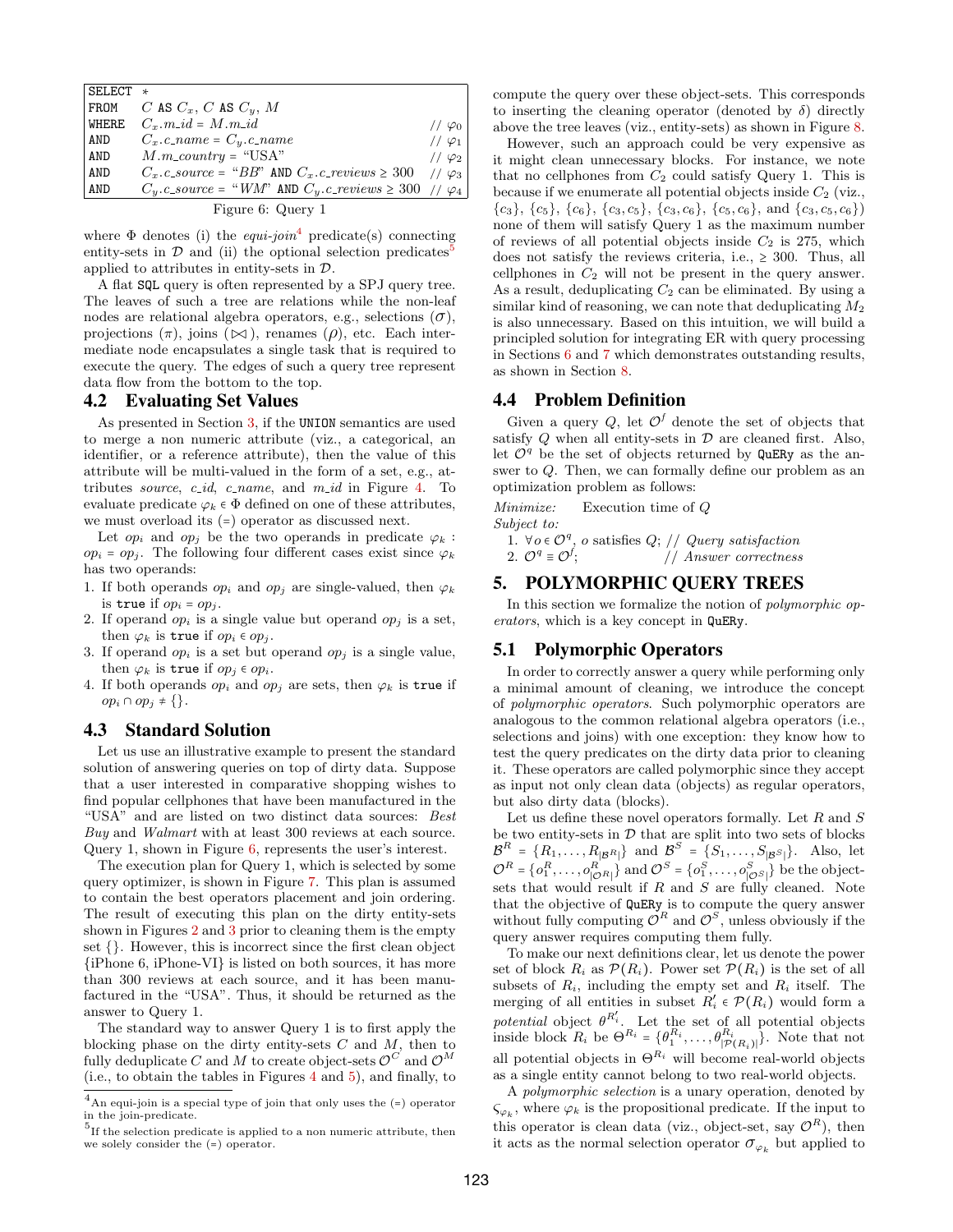<span id="page-4-0"></span>

objects instead of tuples. That is, it selects all those objects in  $\mathcal{O}^R$  that satisfy  $\varphi_k$ . However, if its input is dirty data (viz., a set of blocks, say  $\mathcal{B}^R$ ), then it selects all those blocks in  $\mathcal{B}^R$  for which  $\varphi_k$  holds as defined next:

**Definition 1.** Block  $R_i \in \mathcal{B}^R$  satisfies  $\zeta_{\varphi_k}$  if there exists a potential object  $\theta^{R'_i} \in \Theta^{R_i}$  such that  $\theta^{R'_i}$  satisfies  $\sigma_{\varphi_k}$ .

Intuitively,  $\zeta_{\varphi_k}$  would select those blocks  $R_i \in \mathcal{B}^R$  that contain at least one potential object that satisfies  $\sigma_{\varphi_k}$ . For example, consider  $\mathcal{B}^C = \{C_1, C_2\}$  from Figure [2,](#page-1-3) predicate  $\varphi_i : C.c.ratings = 4.8$ , and combine function  $\oplus_{c.ratings}$  = MAX. Block  $C_1$  satisfies  $\zeta_{\varphi_i}$  since there exists a potential object  $\theta^{C'_1} \in \Theta^{C_1}$  that satisfies  $\sigma_{\varphi_i}$ . Note that  $\theta^{C'_1}$  resulted from merging subset  $C'_1 = \{c_1, c_3\}$ , where  $C'_1 \in \mathcal{P}(C_1)$ . The ratings value of  $\theta^{C'_1}$  is 4.8 (i.e., max(4.6, 4.8) = 4.8). In contrast, block  $C_2$  does not satisfy  $\varsigma_{\varphi_i}$  since no potential object  $\theta^{C_2'}$  e  $\Theta^{C_2}$  exists, which satisfies  $\sigma_{\varphi_i}$ . Thus,  $\varsigma_{\varphi_i}(\mathcal{B}^C) = \{C_1\}.$ 

A polymorphic join is a binary operation, denoted by  $\blacktriangleright \blacktriangleleft_{\varphi_k}$ , where  $\varphi_k$  is the propositional predicate. Since  $\blacktriangleright \blacktriangleleft_{\varphi_k}$ has two inputs, four cases exist. Case one is when both inputs to this operator are sets of clean objects, say  $\mathcal{O}^R$  and  $\mathcal{O}^S$ , then it acts as the regular join operator  $\bowtie_{\varphi_k}$  but applied to objects instead of tuples. That is, it joins all object pairs in  $\mathcal{O}^R$  and  $\mathcal{O}^S$  that satisfy  $\varphi_k$ . Case two occurs when the *left* input is dirty data (i.e., a set of blocks, say  $\mathcal{B}^R$ ). The left polymorphic join operator, denoted by  $\blacktriangleright \langle \varphi_k, \varphi_k \rangle$  joins all those block-object pairs for which  $\varphi_k$  holds as defined next: **Definition 2.** Block  $R_i \in \mathcal{B}^R$  and object  $o_j^S \in \mathcal{O}^S$  satisfy  $\blacktriangleright$   $\triangleleft$   $\varphi_k$  if there exists a potential object  $\theta^{R'_i} \in \Theta^{R_i}$  that joins with  $o_j^S$  to form an object  $\theta^{R'_i} o_j^S$  that satisfies  $\bowtie_{\varphi_k}$ .

In other words,  $\bigotimes_{\varphi_k}$  would associate those blocks  $R_i \in$  $\mathcal{B}^R$  that contain at least one potential object  $\theta^{R'_i}$  with object  $o_j^S$  such that  $\theta^{R'_i}$  joins  $o_j^S$  to satisfy  $\bowtie_{\varphi_k}$ .

Similarly, case three happens if the  $right$  input is a set of dirty blocks (say  $\mathcal{B}^S$ ). The *right polymorphic join* operator, denoted by  $\triangleright \blacktriangleleft_{\varphi_k}$ , joins all those object-block pairs for which  $\varphi_k$  holds as defined next:

**Definition 3.** Object  $o_j^R \in \mathcal{O}^R$  and block  $S_i \in \mathcal{B}^S$  satisfy  $\blacktriangleright \blacktriangleleft_{\varphi_k}$  if there exists a potential object  $\theta^{S'_i} \in \Theta^{S_i}$  that joins with  $o_j^R$  to form an object  $o_j^R \theta^{S_i'}$  that satisfies  $\bowtie_{\varphi_k}$ .

Case four takes place when both inputs are sets of dirty blocks, then the polymorphic join operator  $\blacktriangleright \blacktriangleleft_{\varphi_k}$  joins all those block-block pairs for which  $\varphi_k$  holds as defined next:

**Definition 4.** Blocks  $R_i \in \mathcal{B}^R$  and  $S_j \in \mathcal{B}^S$  satisfy  $\blacktriangleright \blacktriangleleft_{\varphi_k}$  if there exists a potential object  $\theta^{R'_i} \in \Theta^{R_i}$ , a potential object  $\theta^{S'_j} \in \Theta^{S_j}$ , and the joined object  $\theta^{R'_i} \theta^{S'_j}$  satisfies  $\bowtie_{\varphi_k}$ .

Intuitively,  $\blacktriangleright \blacktriangleleft_{\varphi_k}$  would associate those blocks  $R_i \in \mathcal{B}^R$ that contain at least one potential object  $\theta^{R'_i}$  with those blocks  $S_i \in \mathcal{B}^S$  that contain at least one potential object  $\theta^{S'_j}$  such that  $\theta^{R'_i}$  joins  $\theta^{S'_j}$  to satisfy  $\bowtie_{\varphi_k}$ . For instance, consider  $\mathcal{B}^C$  = { $C_1, C_2$  $C_1, C_2$ } and  $\mathcal{B}^M$  = { $M_1, M_2$ } from Figures 2



and [3,](#page-1-4) predicate  $\varphi_i$ : C.m\_id = M.m\_id, and combine function  $\oplus_{m_id}$  = UNION. Blocks  $C_1$  and  $M_1$  satisfy  $\blacktriangleright \blacktriangleleft_{\varphi_j}$  since potential object  $\theta^{C'_1}$  that results from merging subset  $C'_1$  =  $\{c_1, c_2, c_4\}$  joins with potential object  $\theta^{M'_1}$  that results from merging subset  $M'_1 = \{m_1, m_2, m_4\}$ . Note that  $C'_1 \in \mathcal{P}(C_1)$ and  $M_1 \in \mathcal{P}(M_1)$ . Also, note that the value of the  $m_id$ attribute in  $\hat{\theta}^{C'_1}$  is  $\{m_1, m_2, m_4\}$  and the value of the m.id attribute in  $\theta^{M'_1}$  is  $\{m_1, m_2, m_4\}.$ 

Finally, the cleaning operator  $\delta$  deduplicates the entities in the blocks using an ER algorithm, e.g., [\[6,](#page-11-2) [10\]](#page-11-3).

### 5.2 Equivalent Polymorphic Query Trees

As discussed in Section [4.3,](#page-3-2) executing the plan shown in Figure [7](#page-4-0) will return incorrect results because of the dirtiness in the data. To overcome this problem, a traditional solution will clean data first, which is semantically equivalent to inserting the deduplication operator  $\delta$  directly above the tree leaves, see Figure [8.](#page-4-0) However, such an approach could be expensive as it might perform unnecessary cleaning and hence increase query execution time.

To return a correct result while trying to avoid unnecessary cleaning, we will augment the plan presented in Figure [7](#page-4-0) with appropriate polymorphic operators. Clearly, many ways may exist in which we can add the polymorphic operators to such a plan. For instance, one plan may decide to perform polymorphic selections only and then clean all dirty blocks that pass such polymorphic selections, see Figure [9.](#page-4-0) The intuition for such a plan is that the polymorphic selections will be able to filter away some blocks without cleaning them. However, this strategy misses the opportunity to further prune unnecessary blocks which would have been pruned had we also considered the join predicate(s).

Another plan may choose to clean some entity-sets immediately while deferring the cleaning of other entity-sets to a later time. Figure [10](#page-4-0) shows an example of such a plan where blocks from entity-set  $M$  are cleaned eagerly while the cleaning of blocks from entity-set  $C$  is deferred to a later time.

A different lazy plan may delay the cleansing of all dirty entity-sets to the end by inserting the cleaning operator  $\delta$ above all selections and joins. Note that, in such a scenario, all selection and join operators that are originally applied on the dirty entity-set must be replaced with the corresponding polymorphic selections and joins, see Figure [11.](#page-5-1)

In general, we formally define the equivalence of polymorphic query trees as:

Definition 5. Two polymorphic query plans are said to be equivalent if the two plans return the same set of objects as their answer on every dataset instance D.

In the subsequent sections, we will explain how to use the polymorphic operators to intermix query evaluation with ER to improve cleaning efficiency. In particular, we develop two different solutions: lazy-QuERy (Section [6\)](#page-5-0) and adaptive-QuERy (Section [7\)](#page-7-0) which utilize the query semantics to reap the benefits of early predicate evaluation while still minimizing unnecessary computation in the form of data cleaning.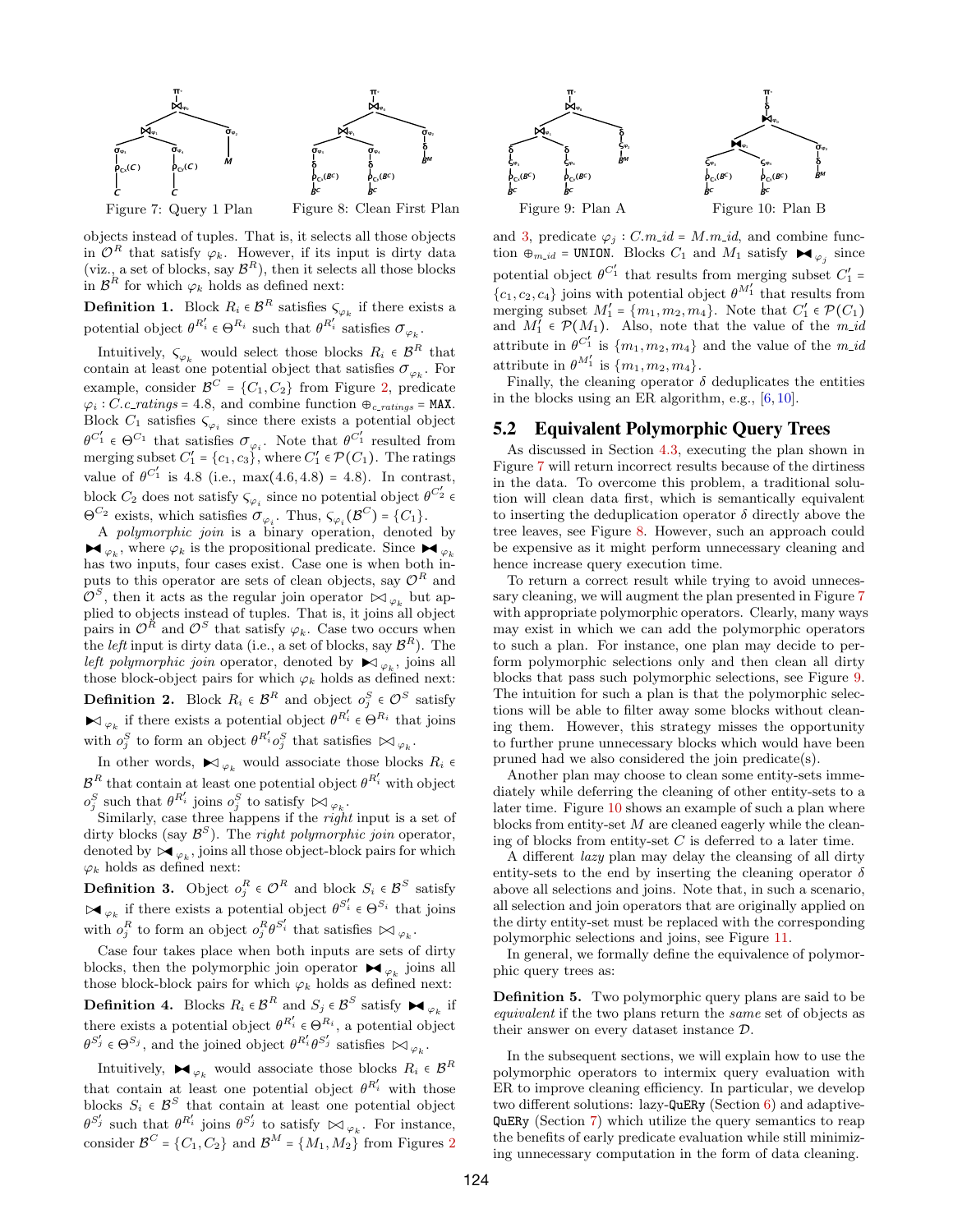### <span id="page-5-0"></span>6. LAZY-QUERY SOLUTION

In this solution, we develop a lazy architecture that attempts to delay cleansing of dirty entities as much as possible. The main idea in this approach is to try to avoid cleaning until it is necessary for the system to proceed. This architecture relies on the concepts of polymorphic operators and sketches to avoid unnecessary cleaning.

Conceptually, the lazy-QuERy solution can be viewed as consisting of the following steps:

- 1. Create Blocks. The approach starts, as most traditional ER approaches would; by partitioning entities of the same entity-set into (possibly overlapping) smaller blocks.
- 2. Create Sketches. In this step, the approach creates a sketch for each block to summarize its content. Sketches allow the polymorphic operators to perform an inexact test to decide whether a block satisfies a predicate or not without cleaning the block. Note that the sketches of each entity-set will be maintained in a separate LIFO stack. We denote the LIFO stack for entity-set  $E_i$  as  $\mathcal{L}^{E_i}$ .
- 3. Query Plan Execution. The approach evaluates the query tree using polymorphic operators' implementations based on the sketches. A block whose sketch does not satisfy the predicate will be discarded. A block whose sketch reaches the topmost operator (viz., passes all predicates) will be cleaned using a cleaning algorithm. The output of cleaning (i.e., clean objects) will be pushed back into the query tree to be evaluated. The algorithm terminates when there are no more sketches/objects to be tested.

#### 6.1 Creating Sketches

Recall that a block  $R_i$  satisfies a polymorphic operator if there exists a potential object  $\theta^{R'_i}$ , which resulted from merging entities in subset  $R'_i \in \mathcal{P}(R_i)$ , that satisfies the common relational algebra operator. However, constructing the power set of block  $R_i$  in order to enumerate all potential objects inside  $R_i$  is exponential<sup>[6](#page-5-2)</sup> and hence, impractical.

Consequently, the challenge translates into developing a good technique that allows polymorphic operators to perform their tests faster than the naive approach (viz., power set construction). The idea hinges on representing the values of the potential objects inside a block efficiently without constructing them.

A sketch is a concise representation of block contents. The key intuition behind sketches is to provide the polymorphic operators with the ability to quickly check if a block satisfies a predicate or not without cleaning the block. This test is considered a safe approximation: while it may return false positives, it never returns false negatives. That is, the polymorphic operator returns false only when all potential objects inside block  $R_i$  are guaranteed not to be a part of the query answer. In contrast, it returns true when at least one potential object inside  $R_i$  might be part of the answer. In our solution, we create a sketch  $\mathcal{K}_i^R$  for each block  $R_i$ .

Before we formally define sketch  $\mathcal{K}_i^R$ , we need to introduce some auxiliary notation. Given the set of predicates Φ in query Q, let  $P^{R_i} = \{R_i.a_1 \ldots, R_i.a_m\}$  be the set of attributes in  $R_i$  that are used in  $\Phi$ , where  $P^{R_i} \subseteq A^{R_i}$ . Also, let  $\mathcal{V}_j^{R_i} =$  $\{\nu_{1j},\ldots,\nu_{kj}\}\}$  represent the set of all values in block  $R_i^{j}$  for attribute  $R_i.a_i$ .

Sketch  $\mathcal{K}_i^R$  is defined as  $\mathcal{K}_i^R = \{K_1^{R_i}, \ldots, K_m^{R_i}\}$ , where  $K_j^{R_i}$  is a signature for attribute  $R_i.a_j$ . The value of signature  $K_j^{R_i}$  represents the compact representation of the values of

<span id="page-5-1"></span>

Figure 11: Lazy Plan

Figure 12: Decision Nodes

the  $R_i.a_j$  attribute. The type of  $K_j^{R_i}$  depends on the type of attribute  $R_i.a_j$ . Our approach computes signatures as follows. If  $R_i.a_j$  is a numeric attribute, then  $K_j^{R_i}$  is a range  $[x, y]$ . The values of x and y are computed based on the combine function  $\oplus_{R_i.a_j}$  used to merge the values in  $R_i.a_j$ . That is, if  $\oplus_{R_i} a_j$  is:

1. ADD, then 
$$
x = \min(V_j^{R_i})
$$
 and  $y = \sum_{\ell=1}^k \nu_{\ell j}$ .

2. MAX, MIN, or AVG, then  $x = \min(\mathcal{V}_j^{R_i})$  and  $y = \max(\mathcal{V}_j^{R_i})$ .

If  $R_i.a_j$  is an identifier, a reference, or a categorical attribute, then the type of  $K_j^{R_i}$  is a set U. Set U is computed

as follows:  $U = \bigcup_{k=1}^{k} A_k$  $\bigcup_{\ell=1}$  hash $(\nu_{\ell j})$ , where hash() is a function that computes the hash value of  $\nu_{\ell j}$ .

The following example describes the concept of sketches. Consider entity-set C, Query 1, and combine functions:  $\oplus_{source}$  = UNION,  $\oplus_{c\_name}$  = UNION,  $\oplus_{m\_id}$  = UNION, and  $\oplus_{c\_reviews}$  = MIN. We create sketch  $\mathcal{K}_1^C$  for block  $C_1$  in Figure [2](#page-1-3) as follows:

| source | c_name                                                                                     | m_id | $ c_{reviews} $ |
|--------|--------------------------------------------------------------------------------------------|------|-----------------|
|        | $ \{\texttt{hash}(BB), \{\texttt{hash}(iPhone 6), \{\texttt{hash}(m_1), [220,550] \}$      |      |                 |
|        | $\vert$ hash $(WM)\vert$ hash $(iPhone 5)$ , $\vert$ hash $(m_2)$ ,                        |      |                 |
|        | $\left \texttt{hash}(\text{iPhone-VI})\right\rangle \left \texttt{hash}(m_4)\right\rangle$ |      |                 |

### 6.2 Query Plan Execution

The lazy-QuERy solution exploits the concept of "Equivalent Query Trees" to evaluate the query plan using polymorphic operators' implementations based on the blocks' sketches. It assumes the query tree that contains the best operator placement and join ordering is given. For example, the input to the lazy solution will be a plan similar to the "Query 1 Plan" in Figure [7.](#page-4-0) Given such a plan, the lazy solution substitutes each algebraic operator in the query tree, which is defined on a dirty entity-set, with its corresponding polymorphic operator. It then places the cleaning operator above all polymorphic selections and joins. As a result, a plan similar to the "Lazy Plan" in Figure [11](#page-5-1) will be the plan that the lazy solution will create to execute the "Query 1 Plan" in Figure [7](#page-4-0) on dirty data. The "Lazy Plan" is called lazy as it tries to delay the cleansing of dirty entities as much as possible. Its key insight is to try to avoid cleaning until it is necessary for the system to proceed.

QuERy employs the well-known database pipelining architecture. In pipelining, the output of one operator is passed to its parent without materializing the intermediate results. To support pipelining, the operators should implement the Iterator Interface, i.e., they implement three functions:

- 1. open(): initializes the iteration.
- 2. getNext(): calls operator-specific code to perform the operator's task. It also calls the getNext() function on each child operator to pull up the next item.
- 3. close(): ends the iteration when all output items have been produced through repeated calls to getNext().

In QuERy, all polymorphic operators are implemented as *iterators*. An item (denoted by  $\mathcal{I}$ ) in QuERy could be a sketch

<span id="page-5-2"></span><sup>&</sup>lt;sup>6</sup>The complexity of constructing the power set of block  $R_i$  is  $O(2^{|R_i|})$ .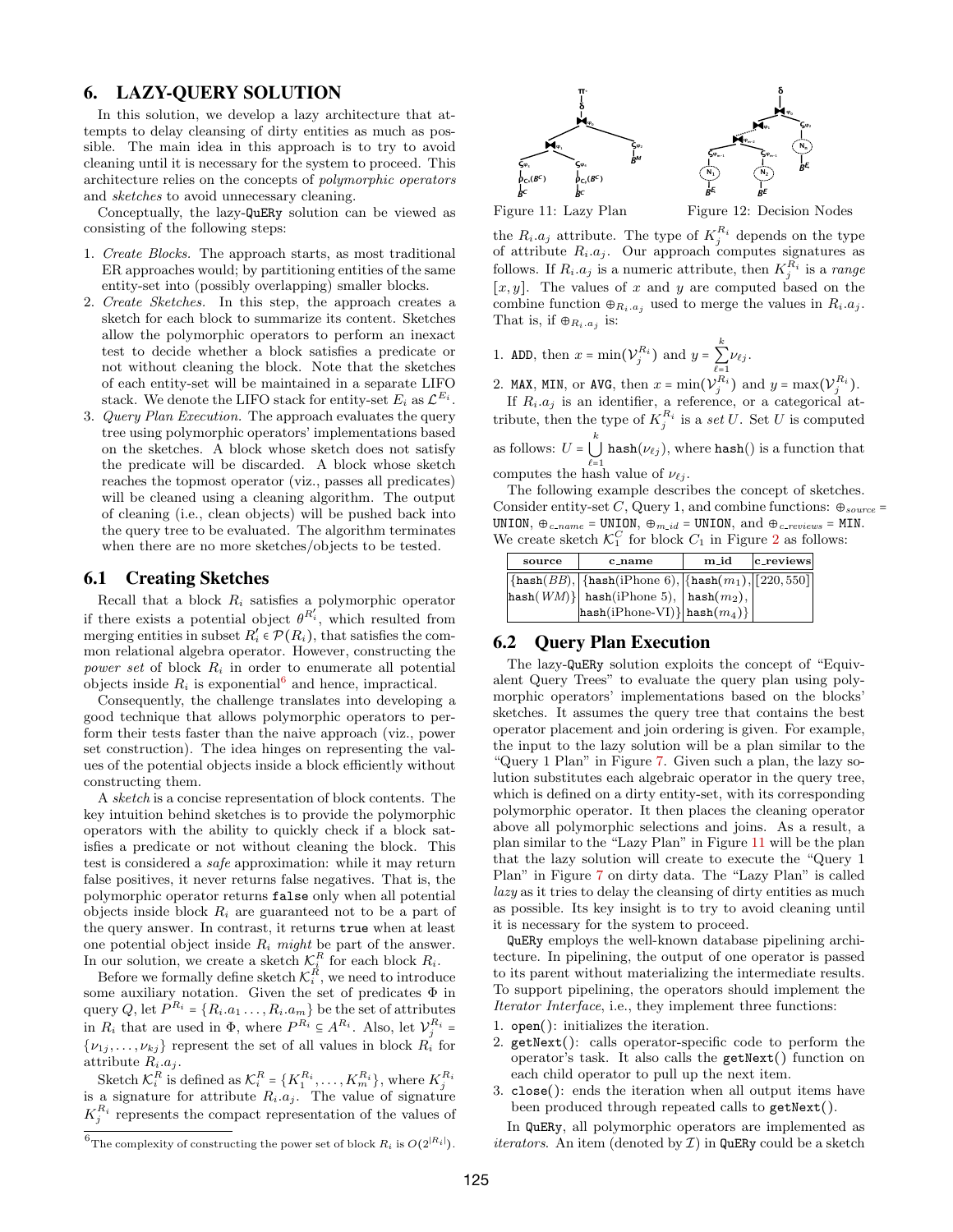of a block, a clean object, or a composite item that results from joining two (or more) items. We refer to items that belong to a composite item as subitems. Note that, in QuERy, all query plans are either left (or right) deep plans since QuERy does not materialize the intermediate results.

The EXECUTE-PLAN(.) function, shown in Figure [13,](#page-6-0) begins when the topmost operator (viz., tree  $\text{root}^7$  $\text{root}^7$ ) calls  $\text{open}()$ to initialize the state of the iterator (Line 2). Then, it issues repeated calls to getNext() to pull up the next items (Lines 3–4). Each getNext() call performs two tasks: (i) it calls getNext() on each child operator and (ii) performs a specific task based on the operator type. If the operator is select, then it filters away items that do not satisfy the selection predicate. If the operator is join, then it combines items (from an entity-set) with other items (from another entityset) that do satisfy the join predicate to form a composite item. Note that a block will be discarded if its sketch does not satisfy a predicate in the query tree.

Recall that, in this lazy solution, we place the cleaning operator above all polymorphic selections and joins and thus, an item will not reach the deduplicate operator unless it passes all predicates in the query tree. Such an item is, in fact, a composite item as it resulted from joining two (or more) items. If all subitems in this composite item are objects, then this composite item satisfies the query and hence, is added to the answer (Lines 5–6). However, if at least one subitem in this item is a sketch, then a *block-picking policy* will choose a sketch from this item to clean its corresponding block (Lines 7–8). Note that this approach treats the cleaning strategy as a "black-box" and hence, any cleaning strategy (e.g.  $[6, 16]$  $[6, 16]$  $[6, 16]$ , etc.) will suffice.

The output of cleaning (viz., clean objects) are pushed back into their appropriate stack (Line 9). It is important to note that the choice of a LIFO stack is critical since it provides higher priority to the clean objects compared to dirty blocks. Interestingly, this choice should intuitively reduce cleaning since the probability that an object will satisfy a predicate is usually much smaller when compared to the probability that a sketch will satisfy that exact predicate.

The algorithm terminates the iteration by calling close() when all items in the stacks are consumed (Line 11).

The idea of this function is shown next. Consider the plan in Figure [11.](#page-5-1) Its execution starts when the topmost operator ( $\delta$ ) calls getNext()<sup>[9](#page-6-3)</sup> on its child. Subsequently, each operator calls getNext() (repeatedly) on its child operator(s). The bottommost operators call getNext() on scan operators to read the items from stacks  $\mathcal{L}^{C_x}$ ,  $\mathcal{L}^{C_y}$ , and  $\mathcal{L}^M$ . Now, suppose that items  $\mathcal{K}_1^{C_x}, \mathcal{K}_1^{C_y}$ , and  $\mathcal{K}_1^M$  pass all predicates in Figure [11](#page-5-1) and thus, composite item  $\mathcal{I} = \mathcal{K}_1^{C_x} \mathcal{K}_1^{C_y} \mathcal{K}_1^M$  reaches the deduplicate operator. Let the block-picking policy picks  $\mathcal{K}_1^{C_x}$  to clean its block, i.e.,  $C_1$ . This cleaning results in clean objects  $o_1^{C_x}$  and  $o_2^{C_x}$  which are pushed back to LIFO stack  $\mathcal{L}^{C_x}$ . Since QuERy uses LIFO stacks, objects  $o_1^{C_x}$  or  $o_2^{C_x}$  will be evaluated before  $\mathcal{K}_2^{C_x}$ . Finally, the algorithm terminates when  $\mathcal{L}^{C_x}$ ,  $\mathcal{L}^{C_y}$ , and  $\mathcal{L}^M$  are empty.

### 6.3 Correctness and Time Complexity

Correctness of Our Approach. From a theoretical perspective, QuERy framework guarantees that the following lemma holds trivially:

```
EXECUTE-PLAN(root, \mathcal{L}^{E_1}, \ldots, \mathcal{L}^{E_n})
```

```
1 Ans \leftarrow \{\}<br>2 root.open
```

```
2 root.open()<br>3 \mathcal{I} \leftarrow root.get
```

```
3 \mathcal{I} \leftarrow root.getNext()<br>4 while \mathcal{I} \neq null
```

```
4 while \mathcal{I} \neq \text{null}<br>5 if \forall \iota \in \mathcal{I}, is 0
5 if \forall \iota \in \mathcal{I}, is\mathsf{Object}(\iota) then //all subitems in \mathcal I are objects Ans \leftarrow Ans \cup \mathcal{I}
```

```
6 Ans \leftarrow Ans \cup \mathcal{I}<br>7 else
```

```
\epsilon //at least one item is a sketch
```

```
8 \mathcal{O}^{E_j} \leftarrow PICK-AND-CLEAN-BLOCK(\mathcal{I})
```

```
9 \mathcal{L}^{E_j}.push(\mathcal{O}^{E_j})
```

```
10 \mathcal{I} \leftarrow root.\text{getNext}()<br>11 root.\text{close()}
```

```
11 root.close()<br>12 return Ansreturn Ans
```

```
Figure 13: EXECUTE-PLAN(.) Function
```
Lemma 1. For any flat query  $Q$ , the object-set  $\mathcal{O}^q$  returned by QuERy as the answer to  $Q$  is exactly equal to the objectset  $\mathcal{O}^f$  returned by the standard solution (see Section [4.3\)](#page-3-2) as the answer to Q.

Time Complexity of Our Approach. The polymorphic operators in QuERy work with any implementation of the corresponding common relational algebra operators and thus, does not influence the time complexity of such operators; except for the difference in the cost of evaluating the associated predicates. Note that costs of block-to-block, block-toobject and object-to-object tests could be different. In the last case, the cost is exactly equal to that of common implementations. The predicate cost, however, is (relatively) more in the case of block-to-(block/object) tests (though the number of tests is much smaller). For more details see [\[1\]](#page-11-11).

### 6.4 Discussion

In this section, we briefly explain a few interesting points related to blocking.

Multiple blocking functions. ER techniques typically use several blocking functions to ensure that all the likely matching entities are compared, improving the quality of the result. Our solution deals with such a case by creating a separate set of LIFO stacks for each blocking function. Next, it considers each set of stacks independently.

Blocking key sketch optimization. An important (and frequent) special case takes place when there is a predicate defined on an attribute that was selected as a blocking key to partition the entity-set. In this case, the value of the signature for this attribute is chosen to be equal to the value returned by the blocking procedure (such a value is denoted by BKV). For instance, the second join predicates in Query 1 is  $\varphi_1$ :  $C_x$ .c\_name =  $C_y$ .c\_name and entity-set C in Figure [2](#page-1-3) is divided based on the  $c\_name$  attribute. Thus, the value of signature  $K_{c\_name}^{C_1}$  is "iP". Note that this special case allows for even more efficient block-to-block join processing compared to using a union sketch, as we present in Section [8.](#page-8-0)

Block-picking policy. A block-picking policy selects one block from a composite item (that reached the deduplicate operator) to clean it. Intuitively, such a policy should choose a block that may reduce the query execution time. Many different policies can be used. We classify such policies into three main classes. The first class picks a block based on its location in the composite item. For example, a policy from this class may pick and clean the leftmost (or rightmost) available block first. The second class chooses a block to clean based on its size. For instance, it selects the smallest block available in the composite item. The third class picks a block to clean based on the selectivities of the predicates in the query (see Section [7\)](#page-7-0). We have experimented with different policies from each class. The one that has demonstrated the best results is based on picking the rightmost available block from the composite item first. The blockpicking policy is not our focus in this paper.

<span id="page-6-1"></span><sup>7</sup> In our discussion, we ignore projections and hence, we assume that the deduplicate operator is the tree root.

<span id="page-6-2"></span> $8$ Recall that, each sketch corresponds to a block and hence picking a sketch is, in fact, picking a block.

<span id="page-6-3"></span>Assume that open() is called implicitly before getNext().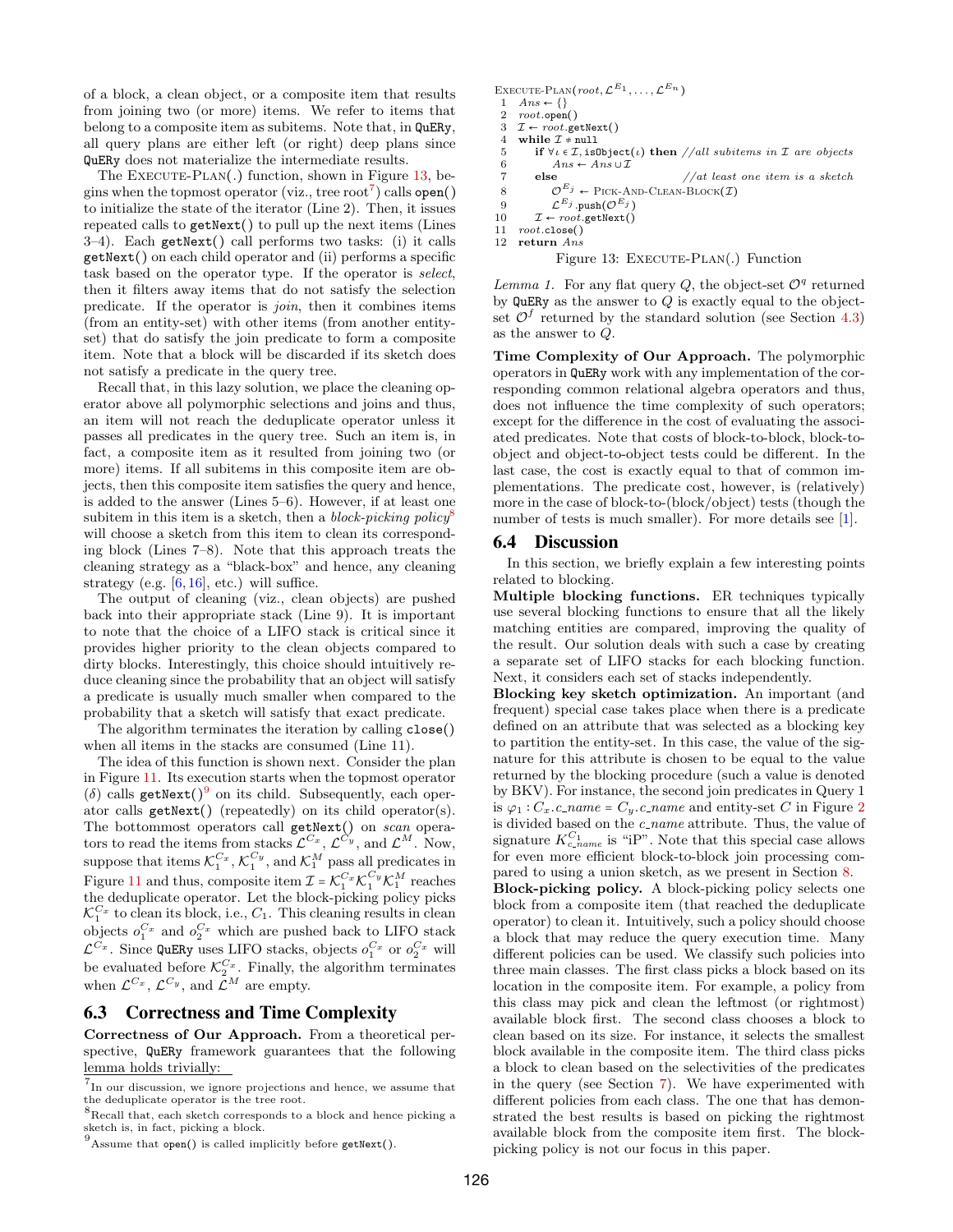### <span id="page-7-0"></span>7. ADAPTIVE-QUERY SOLUTION

The previous solution is considered lazy since it tries to delay the cleaning of dirty entities as much as possible. While such an approach will reduce the cost of cleaning, it might increase the cost of processing the query. For example, assume that all sketches end up reaching the deduplicate operator (viz., the topmost operator in Figure [11\)](#page-5-1), meaning that their corresponding blocks need to be cleaned. In this case, the time spent in trying to filter away these blocks is wasted. In fact, cleaning these blocks eagerly (without passing their sketches up the tree) might be more efficient.

To address this issue, we implement a different solution which is an *adaptive* cost-based approach that, given a query tree (with polymorphic operators) and dirty entity-sets, can devise a good plan to simultaneously clean and process the query. The key intuition hinges on placing decision nodes as the bottommost nodes in the query tree, as presented in Figure [12.](#page-5-1) The task of such decision nodes is to decide if eagerly cleaning some dirty blocks is more efficient (in terms of the overall query execution time) than delaying their cleansing until the last stage as in the lazy solution. The conjecture of placing these nodes at the bottom is to allow adaptive-QuERy to make the "cleaning a block eagerly versus passing it up the tree" decision, from the start of query execution time. Note our adaptive solution is general, and it does not require such nodes to be placed at the bottom.

Our adaptive cost-based solution consists of two steps. In the first step, we use a sampling technique to collect different statistics (e.g., selectivities of predicates, cost of join, etc.). In the second step, the decision nodes utilize these statistics to make their smart decisions.

#### 7.1 Sampling Phase

The first step in our adaptive solution is to employ a sampling phase to collect various statistics such as: predicates' selectivities, cost of cleaning, cost of block-to-block join test, etc. The basic idea is to use two fractions  $f_1$  and  $f_2$ , where  $0 < f_1, f_2 < 1$ , to control how many input blocks will be consumed (either cleaned or passed up the tree for evaluation) during this phase. In particular, the sampling phase begins by cleaning  $f_1$ .| $\beta_{total}$ | blocks, where  $|\beta_{total}|$  is the total number of blocks in all entity-sets in dataset D. For instance, consider dataset  $\mathcal{D} = \{C, M\}$ . Let  $|\mathcal{B}^C| = |\mathcal{B}^M| = 1,000$  blocks and  $f_1 = 10\%$ . In this case, the sampling phase begins by eagerly cleaning  $0.1 \times (1,000 + 1,000) = 200$  blocks. This early cleaning allows our adaptive-QuERy solution to estimate the following values:

- 1. The average cost of resolving two entities in entity-set  $R$ , denoted by  $cost(resolve(R))$ .
- 2. The average cost of joining a clean object with a clean object, denoted by cost(OOJoin).
- 3. The clean object selectivity of each predicate  $\varphi_i$  in the query tree, denoted by  $\mathbb{S}_{\mathcal{O}}(\varphi_i)$ .

Subsequently, fraction  $f_2$  is utilized (by our solution) to ensure that at least  $f_2$ .| $\beta_{total}$  blocks will be passed up the tree for evaluation. For example, if  $f_2 = 20\%$ , then  $0.2 \times$  $(1,000 + 1,000) = 400$  blocks will be sent up the tree for evaluation. This block-evaluation authorizes our solution to estimate the next set of values:

- 1. The average cost of joining a block sketch with a block sketch, denoted by  $cost(BBJoin)$ .
- 2. The average cost of joining a block sketch with an object, denoted by  $cost(BOJoin)$ .
- 3. The dirty block selectivity of each predicate  $\varphi_i$  in the query tree, denoted by  $\mathbb{S}_{\mathcal{B}}(\varphi_i)$ .

If predicate  $\varphi_i$  is associated with a *select* operator, then we calculate  $\mathbb{S}_{\mathcal{B}}(\varphi_i)$  and  $\mathbb{S}_{\mathcal{O}}(\varphi_i)$  as follows:  $\mathbb{S}_{\mathcal{B}}(\varphi_i) = \frac{|\mathcal{B}_s(\varphi_i)|}{|\mathcal{B}_t(\varphi_i)|}$ , where  $|\mathcal{B}_s(\varphi_i)|$   $(|\mathcal{O}_s(\varphi_i)|)$  is the number of blocks (objects) that satisfy predicate  $\varphi_i$  and  $|\mathcal{B}_t(\varphi_i)|$  $(|\mathcal{O}_t(\varphi_i)|)$  is the number of blocks (objects) that was tested by predicate  $\varphi_i$ . For instance, if 50 blocks (out of 200 blocks tested) satisfy  $\zeta_{\varphi_3}$ , then,  $\mathbb{S}_{\mathcal{B}}(\varphi_3) = \frac{50}{200} = 0.25$ .

Yet, if predicate  $\varphi_i$  is associated with a *join* operator, then we estimate  $\mathbb{S}_{\mathcal{B}}(\varphi_i)$  and  $\mathbb{S}_{\mathcal{O}}(\varphi_i)$  as follows:  $\mathbb{S}_{\mathcal{B}}(\varphi_i) = \frac{|\mathcal{B}_s(\varphi_i)|}{|\mathcal{B}_{t_1}(\varphi_i)|.|\mathcal{B}_{t_2}(\varphi_i)|}$  and  $\mathbb{S}_{\mathcal{O}}(\varphi_i) = \frac{|\mathcal{O}_s(\varphi_i)|}{|\mathcal{O}_{t_1}(\varphi_i)|.|\mathcal{O}_{t_2}(\varphi_i)|}$ , where  $(|\mathcal{O}_{t_1}(\varphi_i)|)$  is the size of the first input set of blocks (clean objects) and  $|\mathcal{B}_{t_2(\varphi_i)}|$  ( $|\mathcal{O}_{t_2}(\varphi_i)|$ ) is the size of the second input set of blocks (clean objects) of the join operator.

During this sampling phase, we also calculate an important statistic: the probability of a given block  $R_i$  passing all predicates in the query tree and hence, reaching the dedu-plicate operator<sup>[10](#page-7-1)</sup>. This probability, denoted by  $\mathbb{P}(R_i)$ , is computed as follows:  $\mathbb{P}(R_i) = \frac{|\mathcal{B}_{top}^R|}{|\mathcal{B}|^R}$  $\frac{|\mathcal{B}_{top}^R|}{|\mathcal{B}_{read}^R|}$ , where  $|\mathcal{B}_{top}^R|$  is the number of blocks from entity-set  $R$  that reached the top operator and  $|\mathcal{B}_{read}^R|$  is the number of blocks from R that were read during the sampling phase.

Intuitively, to better estimate the previous values, we would like to read a comparable number of blocks from each entityset in  $\mathcal{D}$ . For instance, a join algorithm such as *tuple-based* nested-loop, where all tuples of the inner entity-set are read before reading the second tuple from the outer entity-set, will not be appropriate. Therefore, we implement the *ripple* join algorithm [\[13\]](#page-11-12) as our join algorithm. This join algorithm aims to draw tuples (i.e., items) from entity-sets at the same rate and hence, should allow for better estimations.

### 7.2 Adaptive Cost-based Cleaning

Based on the statistics computed in the sampling phase, the decision nodes in our adaptive-QuERy solution use the decision plane, presented in Figure [14,](#page-8-1) to compare the cost of cleaning block  $R_i$  eagerly (*CleanNow*( $R_i$ )) versus the cost of evaluating  $R_i$ 's sketch in the query tree  $(Evaluate(K_i^R))$ .

The decision whether to CleanNow(R<sub>i</sub>) or Evaluate( $\mathcal{K}_i^R$ ) relies on the following four values:

- 1. The probability of block  $R_i$  reaching the deduplicate operator, denoted by  $\mathbb{P}(R_i)$ .
- 2. The cost of cleaning block  $R_i$ , denoted by  $clean(R_i)^{11}$  $clean(R_i)^{11}$  $clean(R_i)^{11}$ .
- 3. The cost of evaluating block  $R_i$ 's sketch  $(\mathcal{K}_i^R)$  in the query tree, denoted by  $\mathit{tree}(\mathcal{K}_i^R)$ . We compute  $\mathit{tree}(\mathcal{K}_i^R)$  =  $tree(K_i^R) = \mathcal{T}^B \cdot cost(BBJoin) + \mathcal{T}^O \cdot cost(BOJoin)$ , where  $\mathcal{T}^B\left(\mathcal{T}^O\right)$  is the estimated number of block-to-block (blockto-object) join tests that will be performed to check if sketch  $\mathcal{K}_i^R$  will reach the top operator.
- 4. The cost of evaluating  $R_i$ 's cleaned objects  $(\mathcal{O}^{R_i})$  in the tree, denoted by  $\mathit{tree}(\mathcal{O}^{R_i})$ . We compute  $\mathit{tree}(\mathcal{O}^{R_i})$  =  $tree(\mathcal{O}^{R_i}) = |R_i|(\mathcal{T}^B.\mathit{cost}(BOJoin) + \mathcal{T}^O.\mathit{cost}(OOJoin)),$ where  $|R_i|$  is the size of block  $R_i$ .

For instance, if  $\mathbb{P}(R_i)$  is high and both  $clean(R_i)$  and  $tree(\mathcal{O}^{R_i})$  are low, then it might be more tempting to clean  $R_i$  immediately instead of deferring its cleaning with little hope of it being discarded.

The MAKE-A-DECISION(.) function, shown in Figure [15,](#page-8-2) presents the method a decision node employs to make its choice using the decision plane. It starts by computing

<span id="page-7-1"></span> $10$ Recall that, similar to the lazy solution, this solution places the cleaning operator above all polymorphic selections and joins.<br><sup>11</sup>The cost of *clean*( $R_i$ ) is algorithm-dependent (see Section [8.1\)](#page-8-3).

<span id="page-7-2"></span>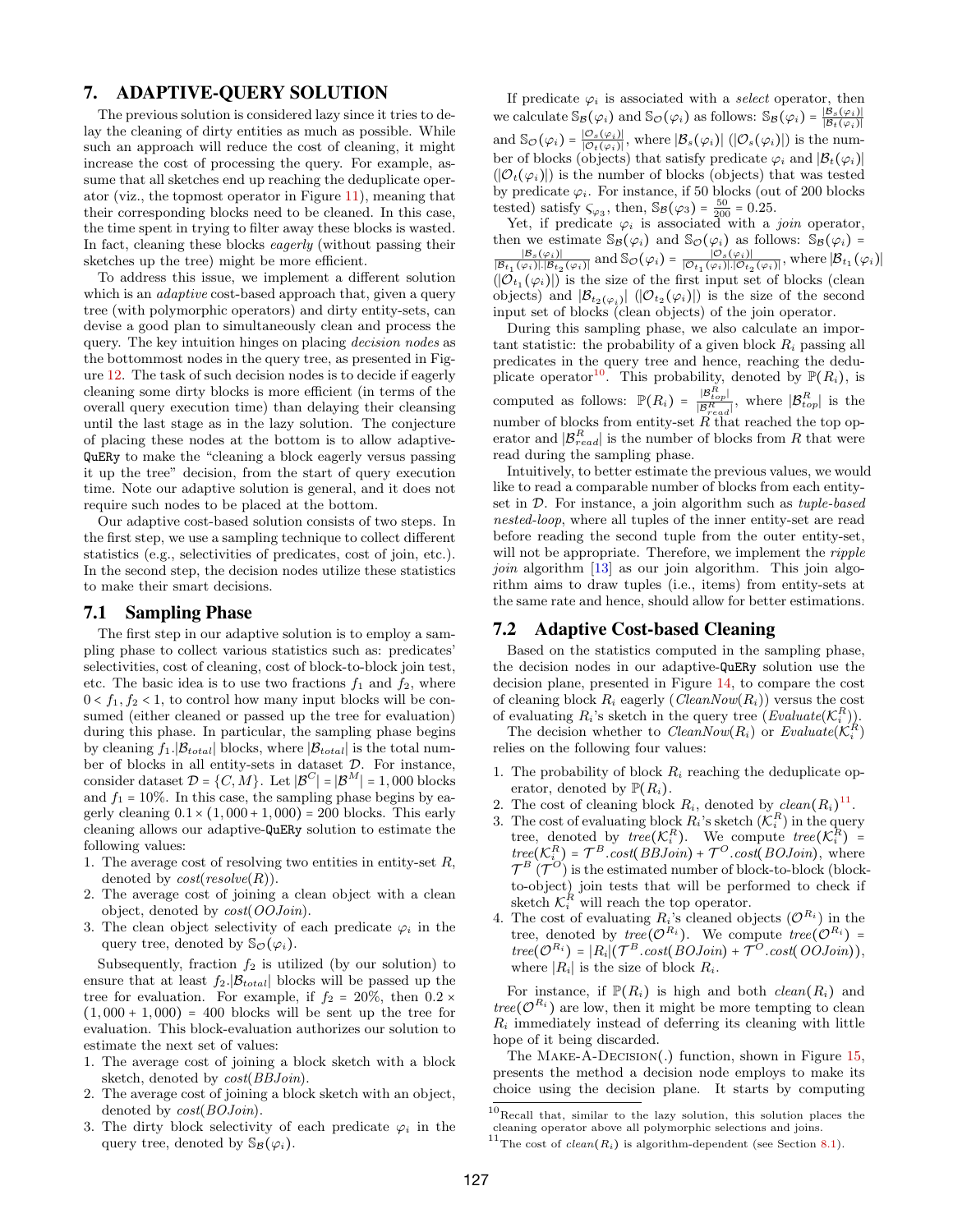<span id="page-8-1"></span>

| Decision | $\mathbb{P}(R_i)$                                                                                                                                                 | $1 - \mathbb{P}(R_i)$ |
|----------|-------------------------------------------------------------------------------------------------------------------------------------------------------------------|-----------------------|
|          | $ CleanNow(R_i)  clean(R_i) + tree(\mathcal{O}^{R_i}) $ $clean(R_i) + tree(\mathcal{O}^{R_i})$                                                                    |                       |
|          | $\frac{1}{\sqrt{R}} \text{Evaluate}(\mathcal{K}_i^R) \left\  \frac{clean(R_i) + tree(\mathcal{O}^{R_i}) + tree(\mathcal{K}_i^R)}{tree(\mathcal{K}_i^R)} \right\ $ |                       |

Figure 14: Decision plane

the cost of  $ClearNow(R_i)$ , which corresponds to the cost of cleaning block  $R_i$  plus the cost of evaluating the clean objects which resulted from cleaning  $R_i$  in the query tree (Line 1). It also computes the cost of  $Evaluate(K_i^R)$ , which corresponds to computing the cost of two cases (Line 2). On the one hand, if the sketch passes all predicates and thus reaches the deduplicate operator, then the cost of evaluating it in the query tree is equal to the summation of the following three costs (i) the cost of evaluating this sketch in the query tree, (ii) the cost of cleaning the block that corresponds to this block, and (iii) the cost of testing the clean objects that resulted from cleaning its block. On the other hand, if the sketch is eliminated by one predicate in the query tree, then its evaluation cost is only the cost of testing it in the query tree. Finally, the algorithm picks the decision with the least amount of cost (Lines 3–5).

The idea of this function is shown in the next example. Suppose that sketch  $\mathcal{K}_i^C$  (that corresponds to block  $C_i$ ) is returned by the *scan* operator. Before passing  $\mathcal{K}_i^C$  up the tree, the Make-A-Decision(.) function wants to check if cleaning it eagerly is more efficient. It uses some costs that were estimated in the sampling phase. Let  $clean(C_i)$  = 4.95 ms,  $tree({\cal K}^C_i) = 0.024$  ms,  $tree({\cal O}^{C_i}) = 0.16$  ms, and  $\mathbb{P}(C_i)$  = 0.25. The MAKE-A-DECISION(.) function computes  $ClearNow(C_i) = 4.95 + 0.16 = 5.11$  ms and  $Evaluate(\overline{\mathcal{K}}_i^C) =$  $0.25 \times (4.95 + 0.16 + 0.024) + 0.75 \times 0.024 = 1.3$  ms. In this case, since  $ClearNow(C_i) > Evaluate(K_i^C)$ , the MAKE-A-DECISION(.) function will pass up  $\mathcal{K}_i^C$  for evaluation.

### <span id="page-8-0"></span>8. EXPERIMENTAL EVALUATION

In this section, we empirically evaluate the efficiency of our proposed approaches on real and synthetic datasets.

### <span id="page-8-3"></span>8.1 Experimental Setup

Solutions. In our experiments, we compare the following three solutions: (i) the standard solution (SS), presented in Section [4.3,](#page-3-2) (ii) the lazy-QuERy solution (LQS), explained in Section [6,](#page-5-0) and (iii) the adaptive-QuERy solution (AQS), described in Section [7.](#page-7-0)

Cleaning Algorithm. To deduplicate a dirty block  $R_k \in$  $\mathcal{B}^R$ , we resolve any two entities  $r_i, r_j \in R_k$  to try to decide whether they are duplicates or not as in [\[19\]](#page-11-13). We next cluster the duplicate pairs using the well-known transitive closure algorithm [\[14\]](#page-11-14).

The cost of cleaning block  $R_k$  is algorithm-dependent. Thus, for this algorithm, we compute this cost as:  $clean(R_k)$  $= cost(resolve(R)).\frac{|R_k|.(|R_k|-1)}{2}$ , where  $cost(resolve(R))$  is the average cost of resolving two entities in entity-set R and  $|R_k|$ is the size of block  $R_k$ .

#### 8.2 Performance Factors

We can split the end-to-end execution time of SS, LQS, and AQS into two main parts: (i) the time spent at cleaning the dirty blocks and (ii) the time spent at processing the input items (viz., blocks and object). As we discuss next, several factors are expected to affect the performance of the three solutions. In this section, we summarize the expected effects of each factor prior to testing and validating their effects experimentally in the following sections.

<span id="page-8-2"></span> $M$ AKE-A-DECISION $(R_i)$ 

- 1  $ClearNow(R_i) \leftarrow clean(R_i) + tree(\mathcal{O}^{R_i})$
- 2  $Evaluate(\mathcal{K}_i^R) \leftarrow \mathbb{P}(R_i) * (clean(R_i) + tree(\mathcal{O}^{R_i}) + tree(\mathcal{K}_i^R))$ +(1 –  $\mathbb{P}(R_i)$ ) \* tree( $\mathcal{K}_i^R$ )
- 3 if  $ClearNow(R_i) < Evaluate(K_i^R)$  then
- 4  $\mathcal{O}^{R_i} \leftarrow \text{CLEAN-BLOCK}(R_i)$
- 5 else  $Evaluate(K_i^R)$

#### Figure 15: Make-A-Decision() Function

**Block selectivity**  $(\mathbb{S}_{\mathcal{B}})$ . SS is not affected by the block selectivity because it does not deal with blocks. In contrast, **LQS** is affected in the following fashion. When  $\mathbb{S}_{\mathcal{B}}$  is high, a small number of blocks will satisfy the query and thus, the time spent at evaluating the query and at cleaning the dirty blocks will decrease. However, when it is *low*, a larger number of blocks will satisfy the query. In general, the processing of the dirty blocks will be mostly overhead as most blocks will not be discarded. Therefore, the time spent at both evaluating the query and at cleaning the dirty blocks will increase. In addition, it affects AQS in the following way. When  $\mathbb{S}_{\mathcal{B}}$  is high, AQS's performance will be similar to LQS. However, when it is low, the performance of AQS will usually be similar to SS.

**Object selectivity**  $(\mathbb{S}_{\Omega})$ . Object selectivity affects all three solutions similarly. When it is high, a small number of objects will satisfy the query and thus, the time to process the query will decrease. However, when  $\mathcal{S}_{\mathcal{O}}$  is low, a larger number of objects will satisfy the query, and thus the time to evaluate the query will increase.

Cleaning Cost (cost(resolve)). All three solutions are affected by this factor. Clearly, when the cost of cleaning is high, the time spent at cleaning the dirty blocks will be more than the time spent at cleaning them when it is *low*. Note that SS will suffer the most (compared to LQS and AQS) because it will always clean all blocks.

BBJoin Cost (cost(BBJoin)) / BOJoin Cost (cost(BOJoin)). SS is not affected by these two costs since it does not deal with blocks. In contrast, LQS is affected in the following way. When the costs of BBJoin and BOJoin are low, the overhead of evaluating the blocks will be low, and vice versa. Moreover, they affect AQS in the following fashion. When  $cost(BBJoin)$  and  $cost(BOJoin)$  are low, AQS's performance will often mimic LQS. However, when they are *low*, its performance will usually imitate SS.

**OOJoin Cost** ( $cost(OOJoin)$ ). This cost affects all three solutions similarly. When  $cost(OOJoin)$  is high, the time spent in processing the query will increase. However, when it is low, the time spent in evaluating the query will decrease.

Overall, LQS is expected to perform excellently when  $\mathbb{S}_{\mathcal{B}}$ is high and/or  $cost(BBJoin)$  and  $cost(BOJoin)$  are low. We expect LQS to perform reasonably (still better than SS) when the costs of BBJoin and BOJoin tests are lower than the cleaning cost (of blocks that do not satisfy the query) plus the cost of evaluating the objects inside them.

Moreover, AQS is expected to perform competently when LQS performs well. In addition, it is expected to overcome the difficulties that LQS may face when the costs of BBJoin and BOJoin tests are higher than the cleaning cost (of blocks that do not satisfy the query) plus  $cost(OOJoin))$  for the the objects inside these blocks.

#### 8.3 Products Dataset Experiments

In this section, we evaluate the efficacy of our approaches on a real electronic products dataset collected from two different data sources: Best Buy and Walmart. We obtained a subset of 89,070 raw records from these sources. To enrich our data further, we collected 1,237 raw records from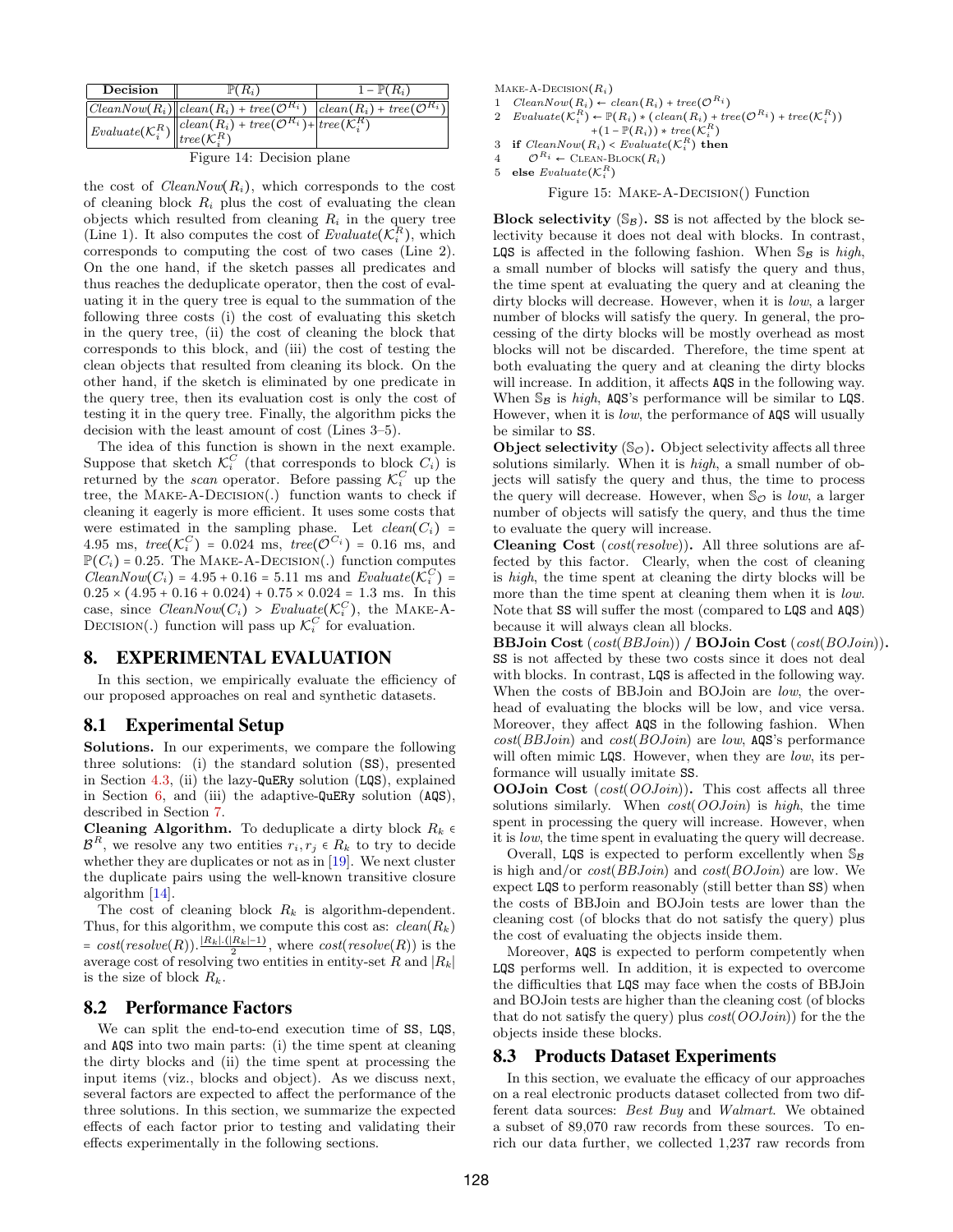<span id="page-9-0"></span>

Figure 16: LQS vs. SS [Time] Figure 17: LQS vs. SS  $[\#\Re()$  Figure 18: Selectivity Effects

Wikipedia regarding the product manufacturers.

Using basic data wrangling techniques, we restructured these raw records into dataset  $\mathcal{D} = \{C, M\}$ . Entity-set C contains entities that describe electronic products and entityset M holds entities that describe their manufacturers. The dataset schema is similar to that of Figures [2](#page-1-3) and [3.](#page-1-4) The cardinalities of entity-sets are  $|C| = 89,070$  and  $|M| = 2,144$ .

Each entity-set is partitioned into a set of blocks. We use a blocking function to split entity-set  $C$  into a set of blocks (viz.,  $\mathcal{B}^C$ ) based on the first six letters of the products' names. In addition, we use a blocking function that partitions entity-set M into a set of blocks (i.e.,  $\mathcal{B}^M$ ) based on the first two characters of the manufacturers' names. The sizes of the resulted block-sets are  $|\mathcal{B}^C| = 9,742$  and  $|\mathcal{B}^M| = 292$ .

To resolve a pair of entity-set  $C$ , we use the Edit-Distance algorithm to compute the similarity between the products' names. If this similarity is sufficient, then the resolve function declares the two products to be duplicates. In addition, to resolve entities from entity-set  $M$ , we utilize Jaro-Winkler distance to compare the names of the manufacturers.

To merge duplicate pairs from entity-sets  $C$  and  $M$ , we select the MAX semantics to combine all numeric attributes and the UNION semantics to combine all non numeric attributes.

| Finally, we compute sketches for entity-set $C$ as: |  |  |  |  |
|-----------------------------------------------------|--|--|--|--|
|-----------------------------------------------------|--|--|--|--|

| source | $ c\_name $ | m_id | c_reviews                                                                                                                                                                                                          |
|--------|-------------|------|--------------------------------------------------------------------------------------------------------------------------------------------------------------------------------------------------------------------|
| $_{m}$ |             | m    | $\left \bigcup_{\ell=1}^{\cdot}\ \texttt{hash}(\nu_{\ell j})\right \ BKV\ \Big \bigcup_{\ell=1}^{\cdot\cdot\cdot}\ \texttt{hash}(\nu_{\ell j})\Big [\min(\mathcal{V}_{j}^{C_i}),\max(\mathcal{V}_{j}^{C_i})]\Big $ |
|        |             |      |                                                                                                                                                                                                                    |

We also compute sketches for entity-set  $M$  as:

| m id | m_country                                                   |  |  |
|------|-------------------------------------------------------------|--|--|
|      | $\text{hash}(\nu_{\ell j})$ $\bigcup$ hash $(\nu_{\ell j})$ |  |  |

Experiment 1 (Lazy-QuERy Solution vs. Standard Solution). In this experiment, we use a set of queries similar to Query 1 to compare our lazy-QuERy solution (LQS) with the standard solution (SS) in terms of their end-to-end running time and the number of resolves called. Figure [16](#page-9-0) plots the actual end-to-end execution time of both solutions for five different countries (viz., "Finland", "Japan", "Korea", "UK", and "USA") using two different  $c$ -reviews values (viz.,  $t = 16$  $t = 16$  and  $t = 128$ ). Figure [17](#page-9-0) is similar to Figure 16 but plots the number of resolve calls instead of the execution time. Note that the histograms in the two figures are identical, thus demonstrating that calling resolve (and not query evaluation) is the bottleneck of both solutions in this test.

As expected, LQS is both faster and issues fewer resolves than SS. This is due to its awareness of the query which gives it the ability to discard blocks (whose sketches do not satisfy one of the query predicates), resulting in savings in resolves as such blocks do not require cleaning.

In Figure [16,](#page-9-0) when  $m\_country =$  "Finland" and  $c\_reviews \geq$ 16 (or c\_reviews  $\geq$  128), LQS takes only 4 seconds to evaluate the query and return the answer while SS takes more than 140 seconds to do so. This huge savings is due to the fact



Figure 19: AQS Performance

that, in our dataset, there is only one manufacturer that is located in "Finland" and hence a small number of blocks will require cleaning. However, there are more manufacturers that are located in "Japan", for instance, and thus LQS takes more than 20 seconds to answer such a query.

Experiment 2 (Selectivity Effects). Figure [18](#page-9-0) utilizes a set of queries, similar to Query 1, to study the effects of the query selectivity on LQS as well as on SS. To control the query selectivity, we fix the manufacturer's country (i.e.,  $m\_country = "USA"$  and vary the *c\_reviews* values (viz., 1, 4,  $\ldots$ , 4,096). Note that Figure [18](#page-9-0) uses a log-lin scale plot and the selection of different *c\_reviews* values is done carefully to show the entire spectrum of LQS's behavior.

As in Experiment 1, herein, the cost of calling resolve is also the dominant factor of the overall execution time. Hence, the end-to-end execution time of both solutions depends heavily on the number of blocks that will be cleaned.

The number of resolves invoked by LQS and obviously its query execution time (since resolves are the dominant factor) are relative to the number of blocks that satisfy the query. For instance, the number of blocks that satisfy predicate  $\varphi_i : c$ -reviews  $\geq 1$  is almost equal to the number of blocks that satisfy predicate  $\varphi_i$ : *c\_reviews*  $\geq 4$ ; and hence, the LQS takes almost equal time to answer these two queries. In contrast, the block count that satisfies  $\varphi_i : c\_reviews \geq 1$  is considerably more than the block count that satisfies  $\varphi_k$ :  $c$ -reviews  $\geq 128$  and hence, LQS solution takes considerably less time to answer the second query. In short, in case of LQS, whenever the number of blocks that satisfy the query (and hence require cleaning) increases, the total execution time to answer the query will increase, and vice versa.

Note that the query selectivity effects are not noticed on SS (in this experiment) since the cleaning cost overshadows the cost of query processing.

Experiment 3 (Execution Time Breakdown). LQS almost always outperforms SS as shown in Experiments 1 and 2. However, there are some cases in which SS performs better than LQS. Such cases usually occur when (i) the query selectivity is low (viz., most blocks will require cleaning) and/or (ii)  $cost(BBJoin)$  tests is high.

To present such a case, we use the following query: (SELECT ∗ FROM C AS  $C_x$ , C AS  $C_y$  WHERE  $C_x$ .c\_name =  $C_y$ .c\_name AND  $C_x.c$ -source = "BB" AND  $C_x.c$ -reviews  $\geq t$  AND  $C_y.c$ -source = "WM" AND  $C_y$ .c\_reviews  $\geq t$ ), where we choose the value of t to be equal to 0. Note that the selectivity in this query is only offered by the join predicate and hence its selectivity is low. In addition, we experiment with three different BBJoin tests of various costs. The first test (denoted by  $BKV$ ) is the least expensive one. It uses the blocking key value (BKV) as the signature value for attribute  $c$ -name. It decides if two blocks join or not by comparing their BKVs. Test two (denoted by  $U_1$ ) is more expensive than test one. The signature of attribute  $c$ -name, in this case, is equal to a set of hashed strings. It checks if two blocks join or not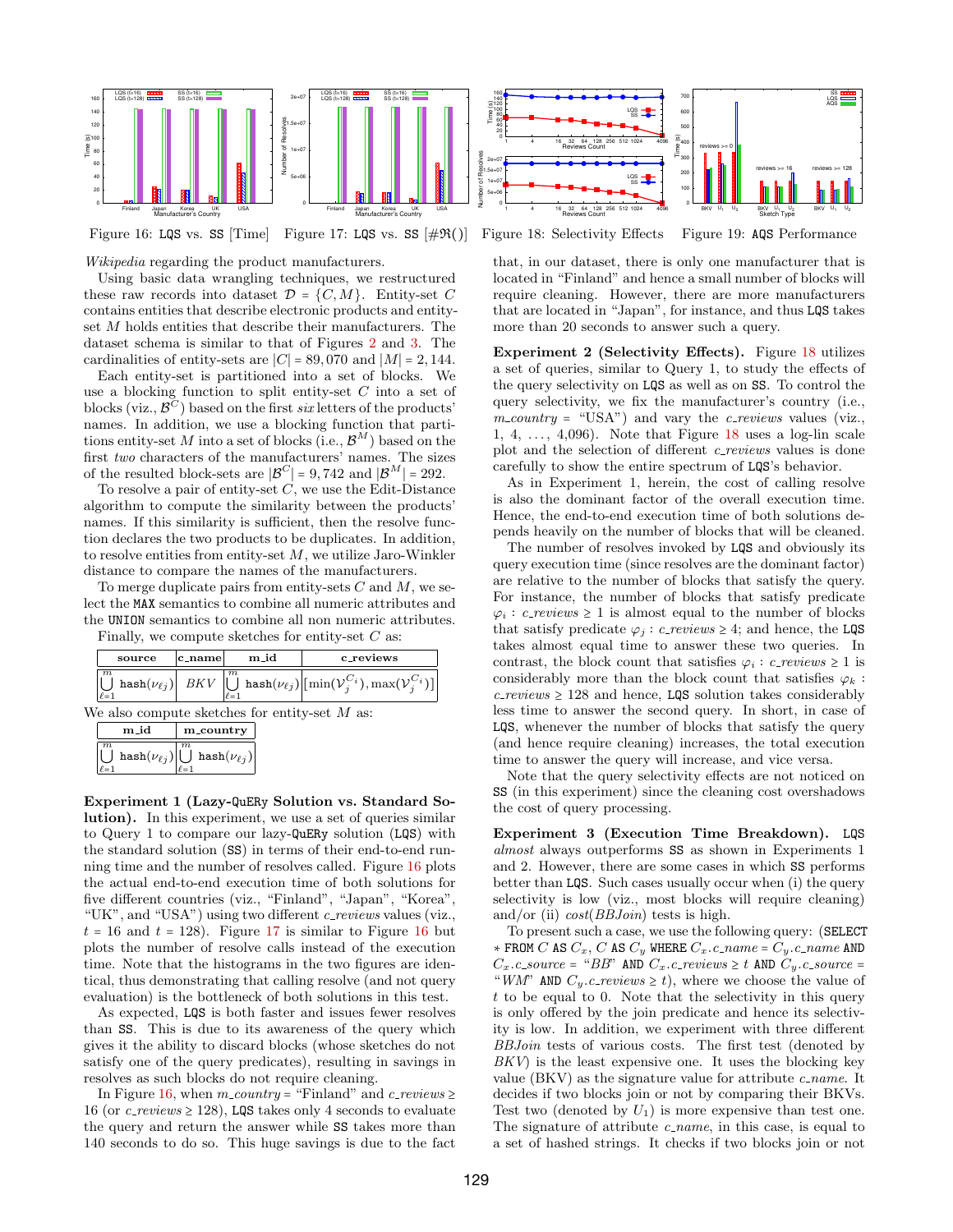<span id="page-10-0"></span>

|                            | SS      | LQS $(BKV)$ LQS $(U_1)$ LQS $(U_2)$ |                   |                 |
|----------------------------|---------|-------------------------------------|-------------------|-----------------|
| Total Time (s)             | 328.586 | 221.719                             | 258.023           | 664.690         |
| <i>Initialization Time</i> | 1.148\% | 1.715\%                             | $1.495\%$ 0.578\% |                 |
| <b>Resolution</b> Time     | 40.579% | 49.988%                             |                   | 42.519% 16.440% |
| <b>BBJoin</b> Time         | $0\%$   | 2.374%                              | $6.00\%$          | 63.043\%        |
| <b>BOJoin Time</b>         | $0\%$   | 16.128\%                            | $23.331\%$        | 9.482\%         |
| OOJoin Time                | 44.947% | 19.222\%                            | 17.397%           | $6.791\%$       |
| <i>Iteration Time</i>      | 13.299% | 10.573%                             | 9.258%            | $3.666\%$       |

Figure 20: Execution Time Breakdown

by efficiently computing the intersection between two sets of integers. The third test (denoted by  $U_2$ ) is the most expensive one. In this case, the signature of attribute  $c$ -name is a set of strings. It checks if two blocks join or not by exhaustively comparing the string values in the two sets. In short, the cost of testing  $U_2 \gg U_1 \gg BKV$ .

To conduct this experiment, we ran each of the four approaches shown in Figure [20](#page-10-0) multiple times and recorded the average total execution time (the first row in Figure [20\)](#page-10-0). We also computed the breakdown of that execution time which consists of: the times spent at (i) blocking and creating sketches if necessary, (ii) resolving dirty blocks, (iii) joining dirty blocks, (iv) joining blocks with objects, (v) joining clean objects, (vi) and running the iterator interface. Results showed that running LQS using the second block-toblock join test (viz.,  $U_1$ ) takes 258.023 seconds. In particular, we show that resolving the dirty blocks takes 42.519% of the total execution time while joining them takes only 6.00%, demonstrating that resolving blocks is more expensive than joining them in this case.

As shown in Figure [20,](#page-10-0) SS outperforms LQS when we use the third *BBJoin* test (viz.,  $U_2$ ). This is because  $cost(BBJoin)$ dominates the cost of cleaning and hence, it might be better to clean the blocks eagerly as we show next.

Experiment 4 (Adaptive-QuERy Solution). Figure [19](#page-9-0) studies the performance of our adaptive-QuERy solution (AQS). We, herein, use a set of queries similar to the query presented in Experiment 3. In this experiment, we choose three different values (i.e,  $0$ ,  $16$ , and  $128$ ) for variable  $t$  and we continue to experiment with the three different block-to-block join tests (viz.,  $BKV$ ,  $U_1$ , and  $U_2$ ). In addition, we experimentally set the fraction values to:  $f_1 = 5\%$  and  $f_2 = 20\%$ .

In this experiment we study three interesting cases. The first case occurs when the resolution cost dominates the block-to-block join test cost (i.e.,  $BKV$  and  $U_1$ ). In such a case, AQS acts similarly to LQS and hence, it always outperforms SS and has almost identical performance to LQS, see Figure [19.](#page-9-0) Case two takes place when the the blockto-block join test cost dominates the resolution cost as in  $U_2$  and the query selectivity is not very low (viz.,  $t = 16$ ) or  $t = 128$ ). Herein, AQS surpasses both LQS and SS. This is due to the fact that, AQS often makes the correct decision of whether to clean the block eagerly or pass it up for evaluation based on the statistics collected in the sampling phase. The third case happens when the the block-to-block join test cost dominates the resolution cost (i.e.,  $U_2$ ) and the query selectivity is low (viz.,  $t = 0$ ). In this case, AQS outperforms LQS since it has the ability to utilize the knowledge that cleaning the block eagerly is more efficient than passing it up the tree. However, it requires some time (i.e., the sampling phase time) to discover this fact, and hence SS outperforms AQS in this extreme case.

Note that, unlike Experiment 2, herein the impact of the query selectivity is noticed on SS since the cleaning cost does not overshadow the cost of query processing.

<span id="page-10-1"></span>

Figure 21: R() vs. BBJoin Figure 22: Object Selectivity

### 8.4 Synthetic Dataset Experiments

To evaluate our approach in a wider range of various scenarios, we built a synthetic dataset generator that allows us to generate datasets with different characteristics. In each synthetic dataset, we control the following input parameters: (i)  $n$ : the number of entity-sets, (ii)  $r$ : the number of rows in each entity-set, (iii)  $\ell$ : blocking level which leads to the creation of b non-overlapping blocks with size equal to s, (iv)  $\mathbb{S}_{\mathcal{B}}(\varphi_i)$ : the block selectivity of predicate  $\varphi_i$ , and (v)  $\mathbb{S}_{\mathcal{O}}(\varphi_i)$ : the object selectivity of predicate  $\varphi_i$ .

In addition, we control the costs of resolve, BBJoin, BO-Join, and *OOJoin* to study their impacts more precisely.

Experiment 5 (Resolves vs. BBJoin Tests). This test employs query (SELECT  $*$  FROM R, S WHERE  $R.a_i = S.a_i$ ) to study the trade-off between the resolves and BBJoin tests on **LQS**, when varying parameter  $\ell$  while fixing the other two parameters to:  $n = 2$  and  $r = 1,000$ . Note that the block/object selectivities do not affect the outcome of this test as we only have one join predicate and every block/object from  $R$  joins with exactly one block/object from  $S$ .

When  $\ell = 0$ , which indicates the loosest blocking level, we obtain one block  $(b = 1)$  with 1,000 rows in it  $(s = 1,000)$ . Clearly, in this case, calling resolve is the bottleneck of LQS since it invokes 999,000 resolves versus performing one BB-Join test, see Figure [21.](#page-10-1) This explains why LQS takes almost 100 seconds when resolve is expensive  $(cost(resolve) = 0.1$ ms) and almost one second when it is cheap (cost(resolve)  $\approx 0$  ms). As depicted in Figure [21,](#page-10-1) when  $\ell = 1$  and  $\ell = 2$ , the number of resolves is comparable to the number of BB-Join tests; and hence, the performance of LQS is convergent when resolves are expensive and *BBJoin* tests are cheap and vice versa. Finally, when  $\ell = 3$  (viz., the tightest blocking level) we obtain  $b = 1,000$  and  $s = 1$ . LQS invokes 0 calls to resolve versus it performs 500, 500 block-to-block join tests. Herein, the cost of BBJoin tests is the dominant factor of the overall execution time. This demonstrates why our solution takes almost 1 second when a BBJoin test is cheap  $(cost(BBJoin) \approx 0$  ms) and almost 52 seconds when it is expensive  $(cost(BBJoin) = 0.1$  ms).

Experiment 6 (Effects of Object Selectivity). Fig-ure [22](#page-10-1) uses query (SELECT  $*$  FROM R, S WHERE R.a<sub>i</sub> = S.a<sub>i</sub> AND  $R.a_j \geq t$  AND  $S.a_k \geq t$ ) to evaluate the the object selectivity effects on LQS. The previous query contains three predicates:  $\varphi_1$ :  $R.a_i$  =  $S.a_i$ ,  $\varphi_2$ :  $R.a_i \geq t$ , and  $\varphi_3$ :  $S.a_k \geq t$ .

In this experiment, we create a dataset  $\mathcal{D} = \{R, S\}$  by fixing the input parameters to:  $n = 2$  and  $r = 100,000$ , and  $\ell = 3$  (which leads to  $b = 1,000$  and  $s = 100$ ). Note that, in dataset  $\mathcal{D}$ , every block/object from R joins with exactly one block/object from S. We vary the block selectivities  $\mathbb{S}_{\mathcal{B}^R}(\varphi_2) = \mathbb{S}_{\mathcal{B}^S}(\varphi_3)$  from 10% to 100% (x-axis). We further set three different values for their object selectivities:  $\mathbb{S}_{\mathcal{O}^{R}}(\varphi_2) = \mathbb{S}_{\mathcal{O}^{S}}(\varphi_3) = 10\%, 30\%, \text{ or } 50\%.$ 

In addition, we set the costs of resolve, BBJoin, BOJoin, and OOJoin to be the same. Due to this assignment, the cost of OOJoin overshadows all other costs since the number of